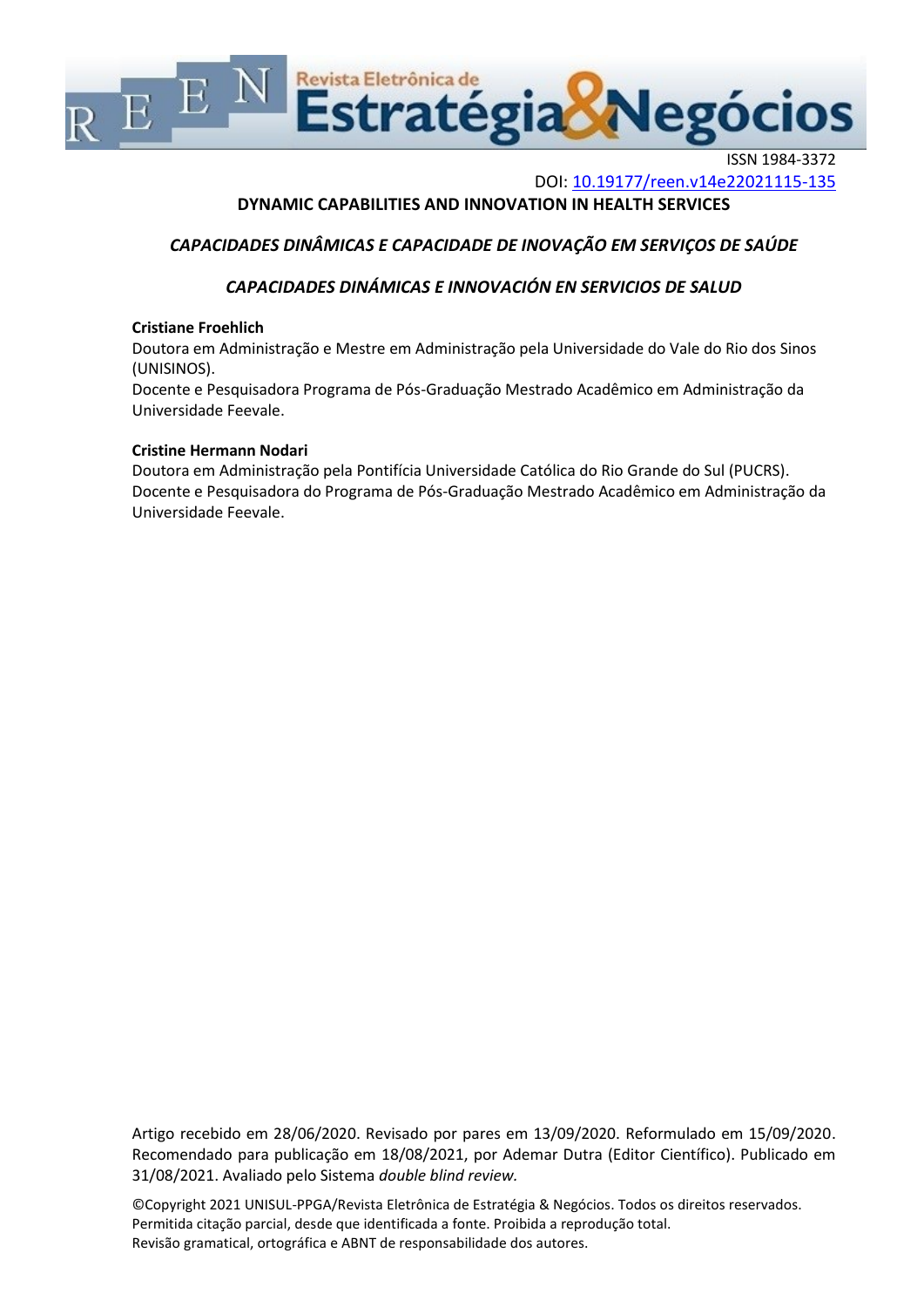# **ABSTRACT**

The work aims at understanding the capacity of innovation in health services in light of the microfoundations of dynamic capabilities. The study adopted the framework by Teece (2007), which presents three dynamic capabilities: (a) the ability to identify the environment context (sensing); (b) the ability to seize opportunities (seizing); and (c) the ability to manage threats and transformations (reconfiguring). For this research, a qualitative case study with exploratory and descriptive characteristics was carried out in a private hospital located in the city of Porto Alegre, Brazil. The main results show that the understanding routines and processes through microfuses facilitates the visualisation and understanding of the dynamic sensing, seizing and reconfiguring capabilities.

**Keywords**: Innovation Capacity; Dynamic Capabilities; Microfoundations; Innovation; Health Services.

# **RESUMO**

O trabalho visa compreender a capacidade de inovação em serviços de saúde à luz dos microfundamentos das capacidades dinâmicas. O estudo adotou o framework de Teece (2007) que apresenta três capacidades dinâmicas: (a) capacidade de identificar o contexto do ambiente (sensing); (b) capacidade de aproveitar as oportunidades (seizing); e (c) capacidade de gerenciar ameaças e transformações (reconfiguring). Para essa pesquisa foi realizado um estudo de caso qualitativo exploratório e descritivo em um hospital privado situado em Porto Alegre-RS. Os principais resultados mostram que a compreensão das rotinas e de processos por meio dos microfundamentos facilita a visualização e o entendimento das capacidades dinâmicas sensing, seizing e reconfiguring em contextos de saúde.

**Palavras-chave**: Capacidade de Inovação; Capacidades Dinâmicas; Microfundamentos; Inovação; Serviços de Saúde.

# **RESUMEN**

El trabajo tiene como objetivo comprender la capacidad de innovación en los servicios de salud a la luz de los micro fundamentos de las capacidades dinámicas. El estudio adoptó el marco Teece (2007) que tiene tres capacidades dinámicas: (a) la capacidad de identificar el contexto del entorno (detección); (b) capacidad de aprovechar oportunidades (aprovechar); y (c) la capacidad de gestionar amenazas y transformaciones (reconfiguración). Para esta investigación, se realizó un estudio de caso cualitativo exploratorio y descriptivo en un hospital privado ubicado en Porto Alegre-RS. Los principales resultados muestran que comprender las rutinas y los procesos a través de microfundamentos facilita la visualización y la comprensión de las capacidades de detección dinámica, captura y reconfiguración en contextos de salud.

**Palabras clave**: Capacidad de innovación; Capacidades dinâmicas; Microfundaciones; Innovación; Servicios de salud.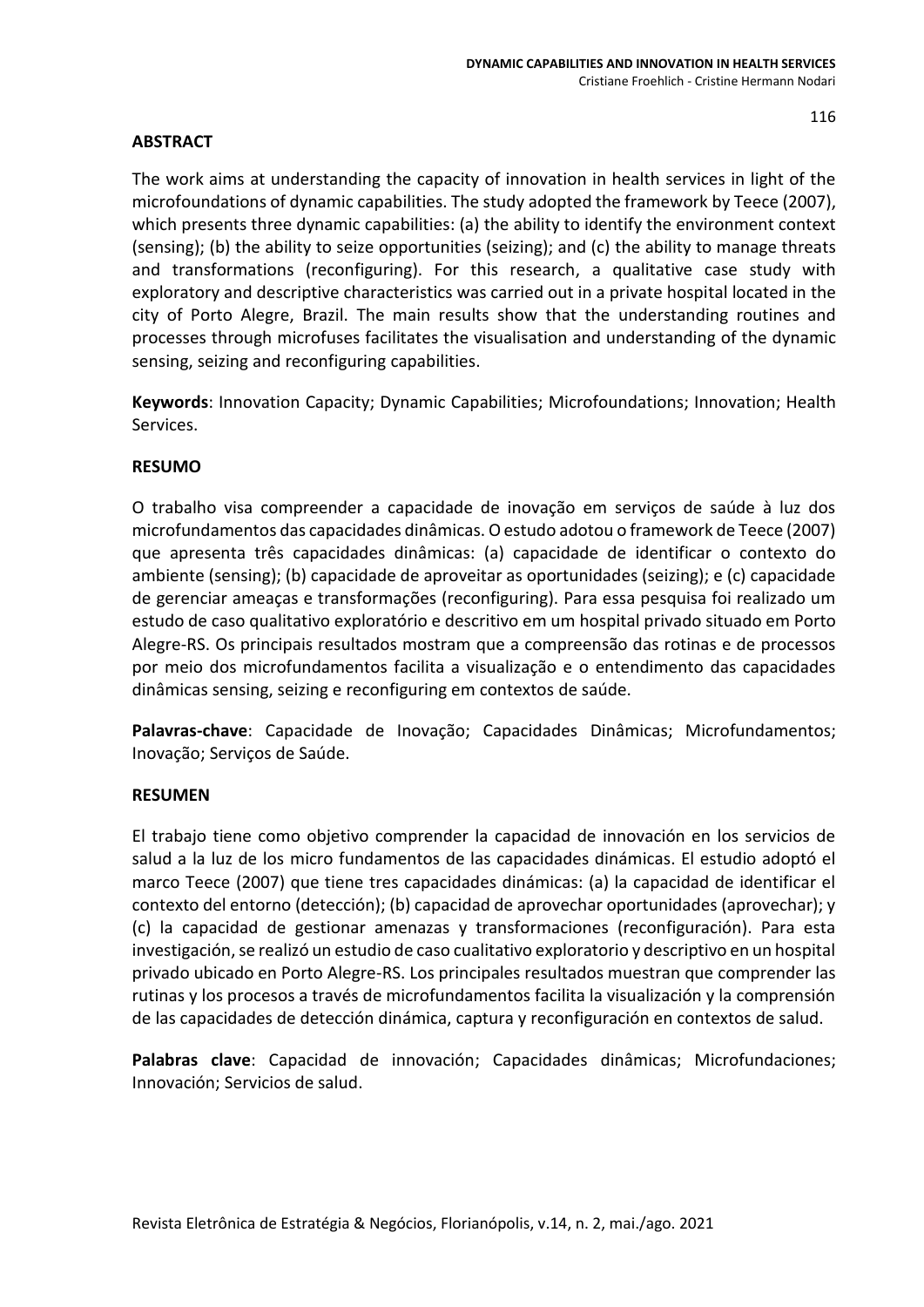### **1 INTRODUCTION**

The dynamic capabilities' approach is criticised by the conception that is considered as vague and tautological. Tautology can be caused by the fact that concept is more theoretical and harder to operate. The ambiguity is presented in the definitions and there are misunderstandings among the concepts due to the different terms linked to it, such as capabilities, skills, competencies, etc. (MOSAKOWSKI; MCKELVEY, 1997; PRIEM; BUTLER, 2001; AREND; BROMILEY, 2009)

However, in order to respond to the reviews, Teece (2007) published the article Explicating dynamic capabilities: the nature and microfoundations of enterprise performance, in 2007. In this article, the author presented a framework with the objective to integrate the approaches of strategy and innovation. The framework presents three dynamic capabilities, called (a) the ability to identify the environment context (sensing), (b) the ability to seize / incorporate opportunities (seizing), and (c) the ability to manage threats and transformations (reconfiguring). Each ability has microfoundations that enable their operationalisation and are seen as processes and routines that facilitate the development and operationalisation of the dynamic capabilities (TEECE, 2007). Moreover, according to Kindström, Kowalkowski and Sandberg (2012), the microfoundations are considered as fundamentally important in the construction of dynamic capabilities and significantly affect the innovation's success or failure, which happens through the processual variation that concerns the dynamic capabilities' development basis (PASIAN; SANKARAN; BOYDELL, 2012).

The dynamic capabilities' approach is defined as the ability to integrate, build, combine, protect and reconfigure resources, capabilities and the organisation's tangible and intangible assets as a response to environmental changes (TEECE; PISANO; SHUEN, 1997; TEECE, 2007). This theoretical view is meant for the organisational strategy study, associated to the context of change and innovation, and is characterised by the continuous mobilisation of resources and capabilities in this sense to meet the business strategies according to the environment's dynamism. Due to these characteristics, the approach matches the innovation capability's nature in order to generate business renewal opportunities. Lawson and Samson (2001) emphasise that the organisations with dynamic capabilities influence and shape the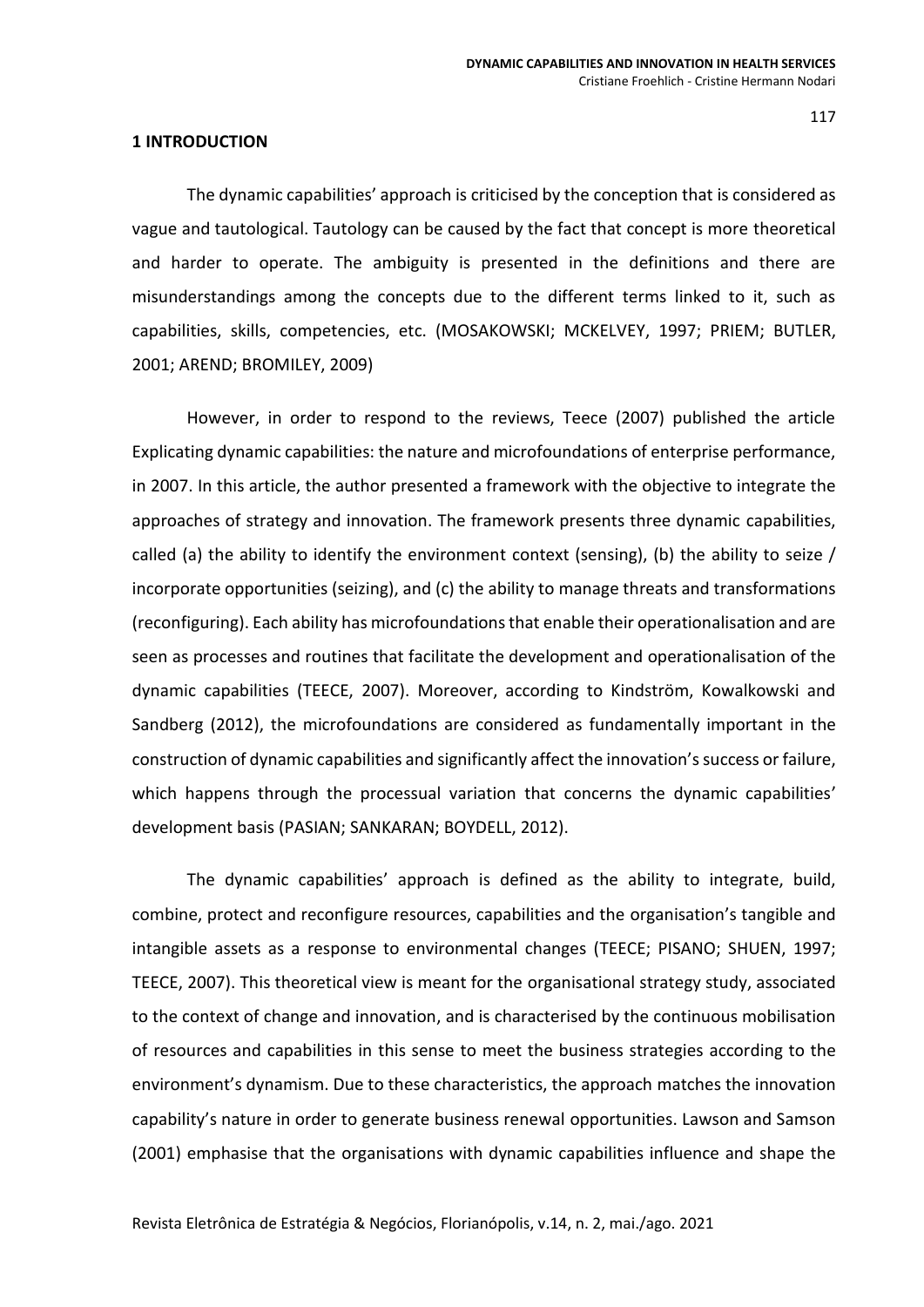market through innovation capability and are more likely to adapt to and meet the market's demands.

Dodgson, Gann and Salter (2008) define innovation as an organisational skill for the formulation and planning of innovation strategies, for it involves the ability to create, expand or modify the resources used for innovation. Therefore, innovation capability enables the transformation of knowledge and learning into new products, services and processes, and introduces radical and incremental innovations to the market. Tidd, Bessand and Pavitt (2008) reinforce this argument and state that, although innovation is seen as a way to build and support the competitive advantage more and more, it doesn't guarantee this advantage. Thus, innovation depends on the way how all this process is conducted, that is, it depends on its resources, routines, processes and managing ability. Accordingly, Reichert, Camboin and Zawislak (2015) emphasise the organisations as the result of continuous knowledge transformed into technology, and operational and commercial routines which reflect a superior performance. This way, the dynamic capabilities' theoretical view is seen as a fundamental and relevant axis for the innovation capability development.

Therefore, this study tries to answer the following question: Can innovation capability in health services be developed through dynamic capabilities' microfoundations? Thus, the objective of this research was to analyse the innovation capabilities in health services in light of the dynamic capabilities' microfoundations.

For this issue, a case study was carried out with exploratory and descriptive characteristics in a private hospital in the city of Porto Alegre, Brazil. The data were collected through documents and nine semi-structured interviews, and analysed through qualitative content analysis. It is worth saying there are situations where the single-case study can be led as an introduction to a deeper study. However, it can't be seen as a whole study *per se* (YIN, 2005). Yet, as emphasised by Easterby-Smith, Lyles and Peteraf (2009), the research's qualitative approaches that involve the dynamic capacities' theme give more detailed descriptions of the processes involved, the management role and the interaction with the environment by giving more precise definitions.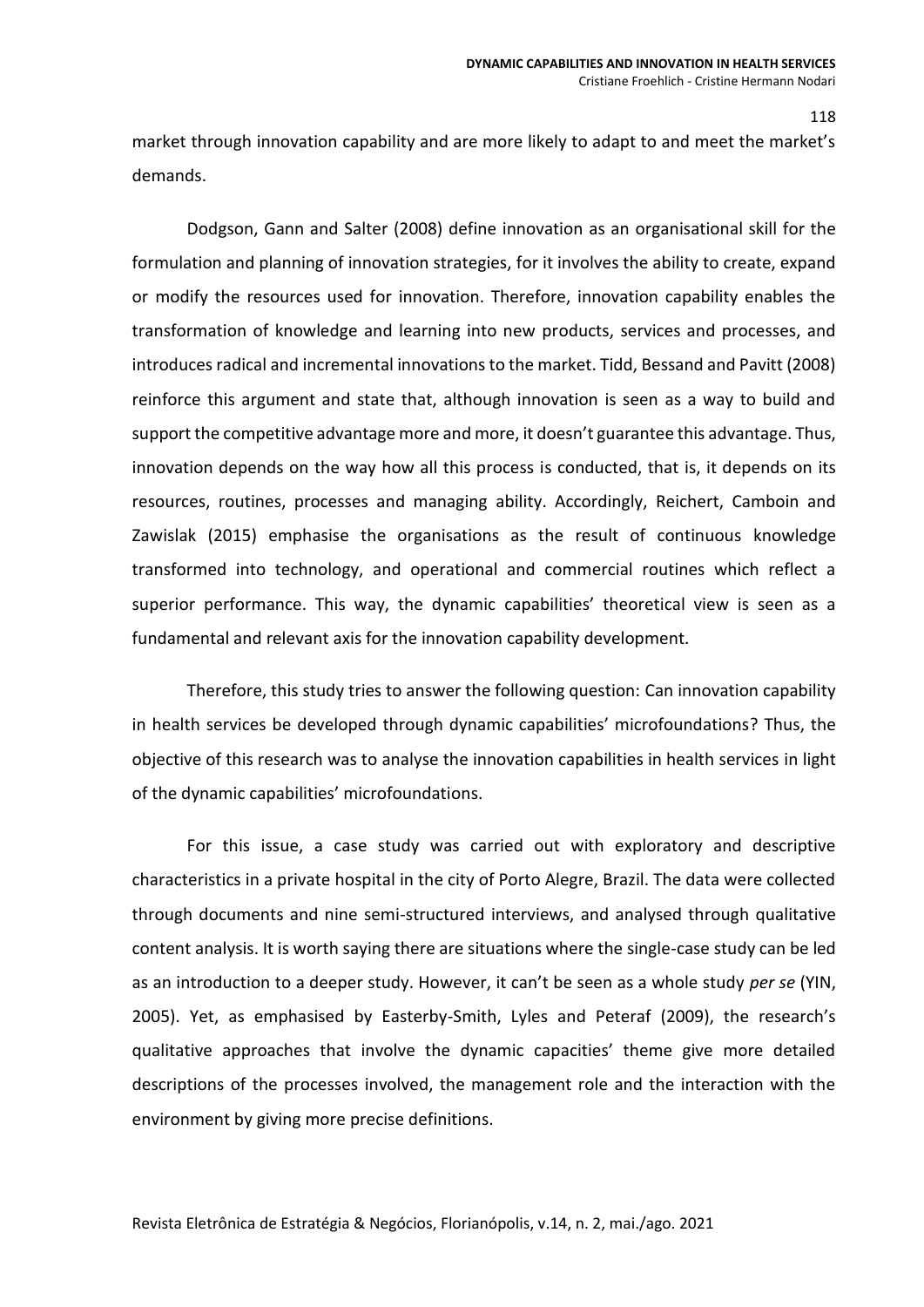This way, it is possible to identify an opportunity for new studies on this theme which set a relationship between theoretical and managerial aspects as highlighted by Araújo, Pedron and Bitencourt (2018). It can be stated that, both theoretically and empirically, there is the need for new studies on the theme. This research's main contribution lies on the presentation of routines and innovation processes associated to the dynamic capabilities' microfoundations.

#### **2 INNOVATION CAPABILITY**

Innovation capability concerns the systematic effort to acquire technological knowledge for improvements in the company through learning (KATZ, 1976). It can be defined as the internal potential for the generation of ideas, the identification of new market opportunities and the development of an innovation turned to commerce based on the organisation's resources (NEELY; HII, 1999). Thus, according to research by Reichert, Camboim and Zawislak (2015), innovation capability is the result of four capabilities that are present in the following basic functions: development, operations, management and commercialisation. In other words, they are related to the skills and routines that are needed in order to put the necessary changes into practice upon increasing and/or maintaining the competitiveness. These organisational skills and routines are mobilised with the objective to reach higher levels of technical-economic efficiency, improvement in the productive efficiency at the lower cost possible, a continuous guarantee of processes, practices and competencies' internal efficiency, besides the projection and the relationship with stakeholders (LIAO; FEI; CHEN, 2007; REICHERT; CAMBOIM; ZAWISLAK, 2015; FORÉS; CAMISÓN, 2011).

Lawson and Samson (2001) emphasise that the notion of capability is important in this sense to apply innovation, since the capacity to innovate facilitates the development of people and the organisation's behaviour for the systematic activities and routines on innovation in the company. Therefore, innovation capability presents the requirements a company needs to support the innovation process, thus speeding up the adoption of new processes, the development and the introduction of new products and services. The requirements are related to the ability to mobilise and manage resources and routines (BALAN; LINDSAY, 2007).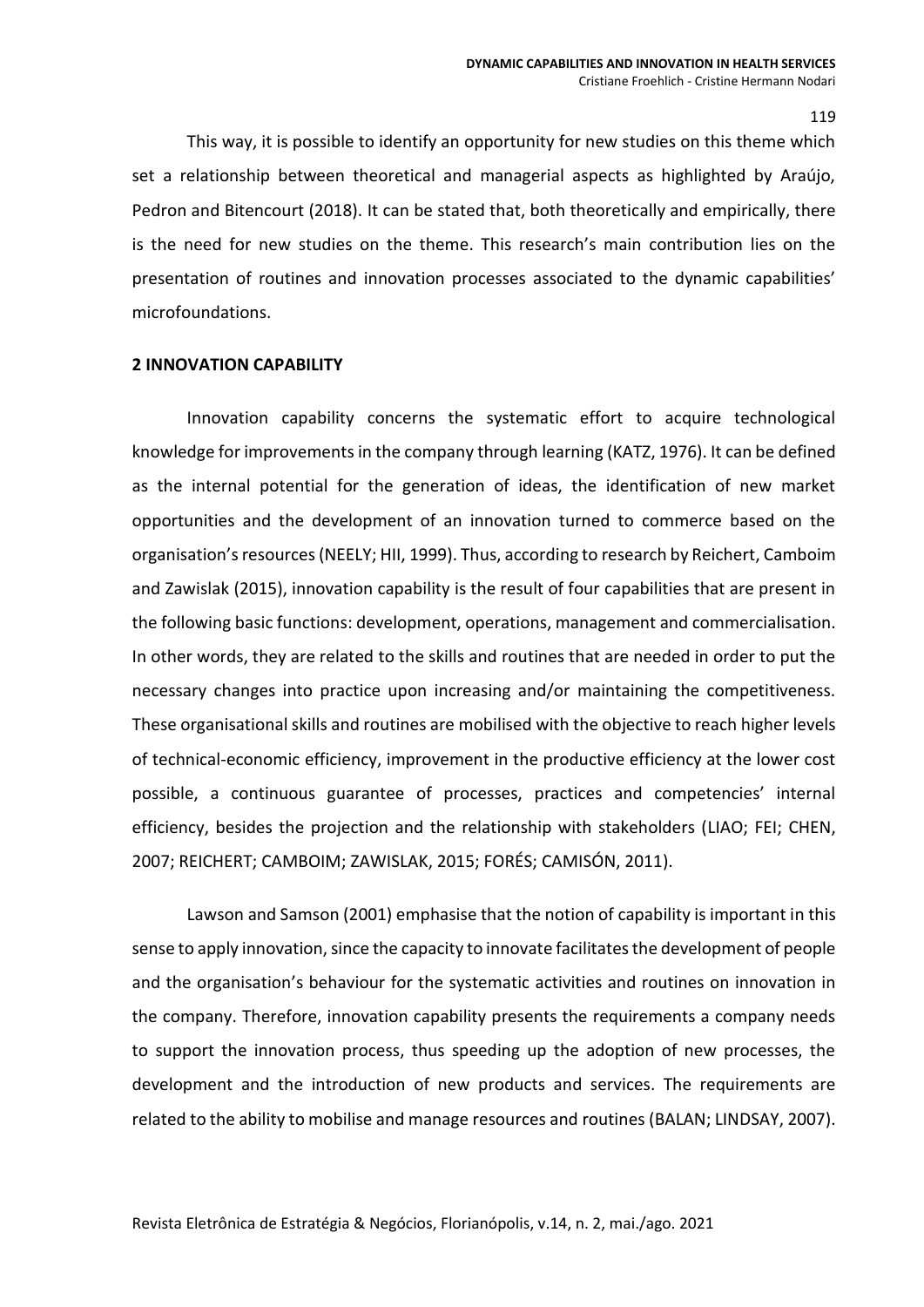Innovation capability is a formulation and implementation skill of innovation strategies, for it involves creation capability, expansion and modification of resources used for the innovation of new developments (DODGSON; GANN; SALTER, 2008). Bell (2009) complements that innovation capability is necessary to imagine, develop and implement new configurations of product technologies, services and processes, and to bring improvements to the technologies that are being used. From the concepts presented, innovation capability can be understood as an alignment of innovation practices with organisational practices. This usually happens deliberately and systematically. This way, it transforms knowledge and learning into radical and incremental innovations. The authors emphasise that innovation is a process and not an isolated event, so it must be managed dynamically and integrally, that is, managing or developing skills in some areas solely is not enough. Innovation can be conducted in a structured way. For such, routines that can be described as steps to provide it are necessary.

### **3 DYNAMIC CAPABILITIES**

The dynamic capabilities' approach hit the spotlights in the 1990's, with the publication of the article "Dynamic Capabilities and Strategic Management", by Teece, Pisano and Shuen (1997), in the Strategic Management Journal. In this article, the authors specify the concept of dynamic capabilities, such as the capacity to perceive and seize new opportunities, to reconfigure and protect knowledge assets or resources, complementary competencies and assets or resources with the objective to reach a sustainable competitive advantage.

The researches on dynamic capabilities are seen as an affluent theoretical view about studies on strategic management, organisational changes, innovation and competitive advantage. This way, the dynamic capabilities' approach focuses on "how the companies can change their value by creating resources and capabilities overtime, so as to reach congruence with the ever-changing environment" (GÜTTEL; KONLECHNER; MÜLLER, 2011, p. 4).

Upon analysing the concepts about the dynamic capabilities' approach, it is possible to see that the concept was spread by Teece, Pisano and Shuen (1997), and the other concepts were designed with the objective to complement the initial concept. It is possible to see that some authors stated that dynamic capability is a process (EISENHARDT; MARTIN, 2000), others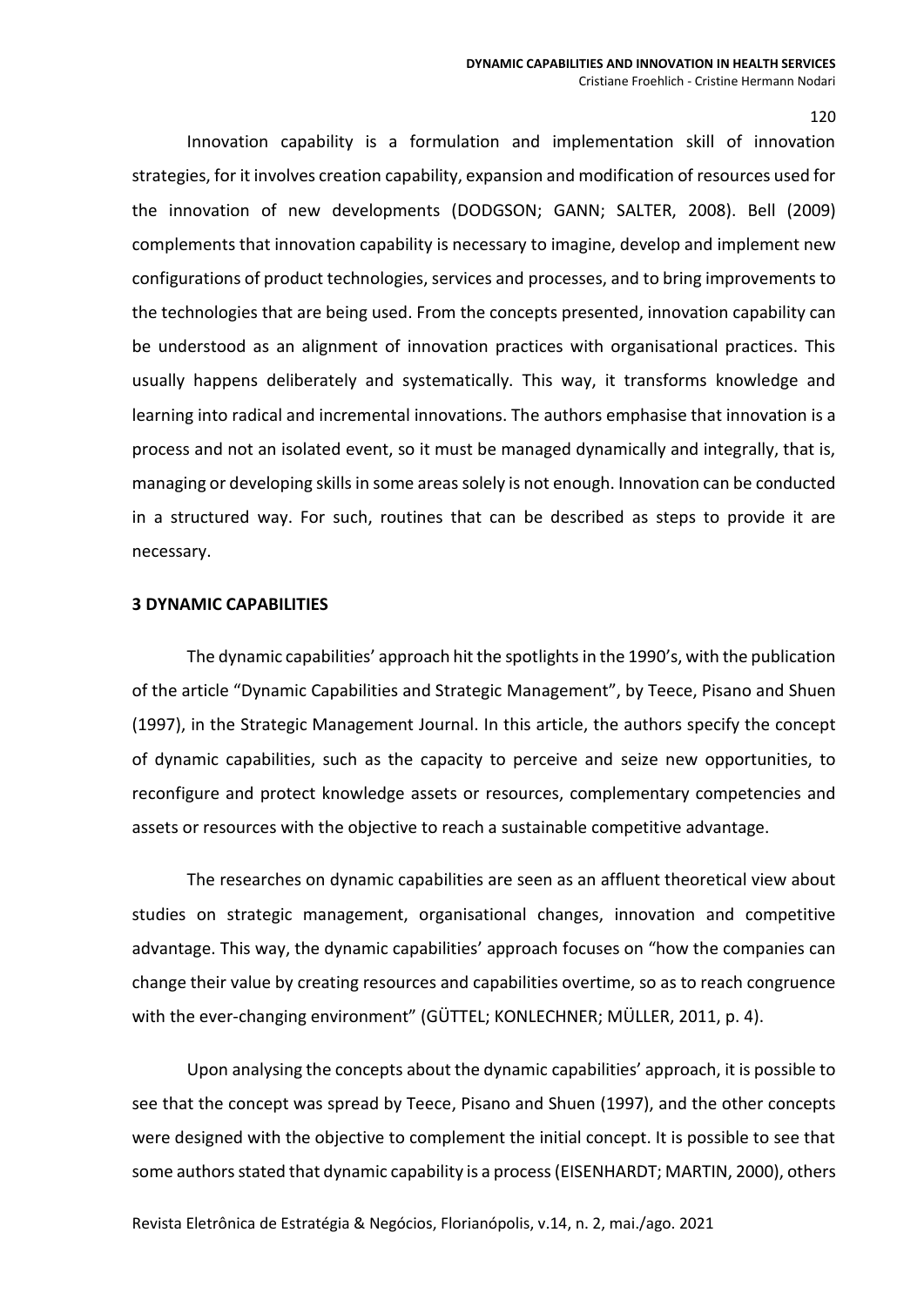emphasise that dynamic capability is a skill (TEECE; PISANO; SHUEN, 1997; ZAHRA; SAPIENZA; DAVIDSON, 2006), and other authors state that dynamic capability can be defined as a capacity (TEECE, 2007; HELFAT et al., 2007; AUGIER; TEECE, 2008; MCKELVIE; DAVIDSON, 2009). This way, the dynamic capabilities can be the processes, skills or abilities to integrate, combine, build, reconfigure and transform the organisation's resources and routines in order to generate changes and obtain a competitive advantage.

Since then, there have been several theoretical efforts turned to developing the concept, especially from its operationalisational point of view. Vivas-López (2013) highlights dynamic capability as the capacity of the company and of its managers to continuously modify its resources in a flexible and adaptable way, emphasising the dynamic processes of resources' adaptation, remodelling and reconfiguration, including imitation barriers.

In order to guide the objective analyses, the framework by Teece (2007) presents three dynamic capabilities, and each one of them has microfoundations that enable their operationalisation. Microfoundations are seen as routines and processes that facilitate the dynamic capabilities' development and operationalisation (TEECE, 2007; VIVAS-LÓPEZ, 2013). The dynamic capabilities and their microfoundations are presented in Table 1.

| <b>Dynamic</b><br>Capability                                                  | LUNIC T<br><b><i>Pynamic capabilities and their microfoundations</i></b><br><b>Microfoundations</b>                                                                                                                                                                                                                                                                                                                                                                                                                                                                                                                                                                                                                     |
|-------------------------------------------------------------------------------|-------------------------------------------------------------------------------------------------------------------------------------------------------------------------------------------------------------------------------------------------------------------------------------------------------------------------------------------------------------------------------------------------------------------------------------------------------------------------------------------------------------------------------------------------------------------------------------------------------------------------------------------------------------------------------------------------------------------------|
| Ability to identify<br>the environment<br>context (sensing)                   | (1) Processes to guide internal works of research and development; (2) Processes for<br>partnerships with suppliers in this sense to complement the organisation's innovations; (3)<br>Processes to explore exogenous scientific and technological developments; and (4) Processes<br>to identify the sectors in the target market, the clients' needs and the generation of<br>innovations which might interest the clients.                                                                                                                                                                                                                                                                                           |
| Ability to seize /<br>incorporate<br>opportunities<br>(seizing)               | (1) Solutions for clients and the business model (selection of the target client, value delivery<br>and capture; selection of technologies, client's guidance); (2) Selection of organisational<br>borders (definition of the activities' coverage scope - definition of norms and limits which<br>allow first movers' advantage, even in the presence of imitators); (3) Routines for selecting<br>decision-taking protocols (such as allocating resources, investment portfolio balance); (4)<br>Routines to build loyalty and commitment (innovation culture alignment in order to<br>guarantee the employees' loyalty and commitment).                                                                              |
| <b>Ability to manage</b><br>threats and<br>transformations<br>(reconfiguring) | (1) Decentralisation and decomposition (decisions' decentralisation facilitates response<br>swiftness and capability in relation to meeting the clients' demands and the new technologies<br>that may be acquired); (2) Co-specialisation (collective use of assets, considered private,<br>which are not easily identified by competitors and generate value - especially the manager's<br>ability to identify and use this combination); (3) Administration and knowledge management<br>(development of integration processes of external and internal knowledge, and of learning,<br>creation of alliances and joint ventures to facilitate the administration of technology transfer<br>and intellectual property). |

Table 1 – Dynamic capabilities and their microfoundations

Source: Adapted from Teece (2007).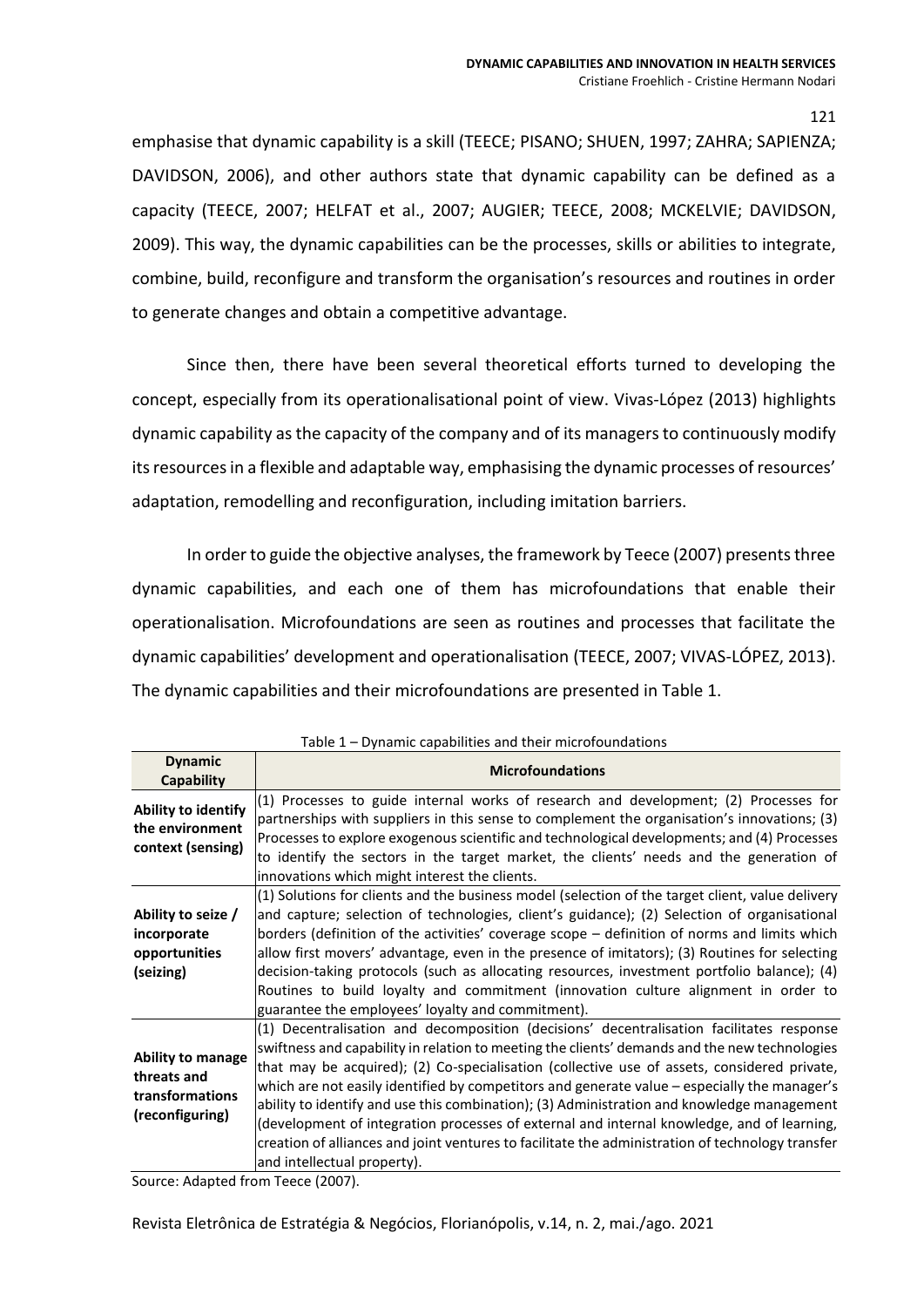Teece (2007) ranked these dynamic capabilities after studies that were carried out with the objective to integrate innovation with organisational strategy. This study is based on the discussion about the dynamic capabilities suggested by Teece (2007), whose framework influenced other authors (ELLONEN; WIKSTRÖM; JANTUNEN, 2009; KATKALO; PITELIS; TEECE, 2010; KINDSTRÖM; KOWALKOWSKI; SANDBERG, 2012; PASIAN; SANKARAN; BOYDELL, 2012; TEECE; PETERAF; LEIH, 2016; DAY; SCHOEMAKER, 2016).

Therefore, it can be inferred that the dynamic capabilities integrate organisational learning themes and approach based on knowledge and they become essential for the development of resources based on knowledge, representing sources of competitive advantages in markets with different environments. The dynamic capability's premise comprises the use, renewal and reconfiguration of organisational resources for the support of a competitive advantage in changing environments, and it is solidified as a key factor for the company's innovation and optimisation of strategic resources.

### **4 RESEARCH METHODOLOGY**

This study was performed through a qualitative case study with exploratory and descriptive characteristics in a private hospital from the city of Porto Alegre, in the state of Rio Grande do Sul, Brazil. The qualitative research analyses concrete situations in their temporal and local aspects, from personnel expressions and their context activities. The qualitative research involves the interpretation of an organisational phenomenon which cannot be strictly measured in terms of quantity, frequency or intensity (FLICK, 2004). The case study represents a way of investigating an empiric topic that studies a contemporary phenomenon within its context in real life (YIN, 2005). The choice of the method can be justified for being the one suitable for a deep analysis in study units, when the researcher aims at the detailed examination of environments, individuals or at a specific issue.

The criteria used, and which justify the case study in this company, are detailed as follows: a) the technological development is contemplated in the mission, and the innovative management is about a principle; b) the hospital is recognised by its innovative management model; c) there are publications related to innovation in social balances. For data collection, a semi-structured interview guide was designed. The first contact with the hospital was done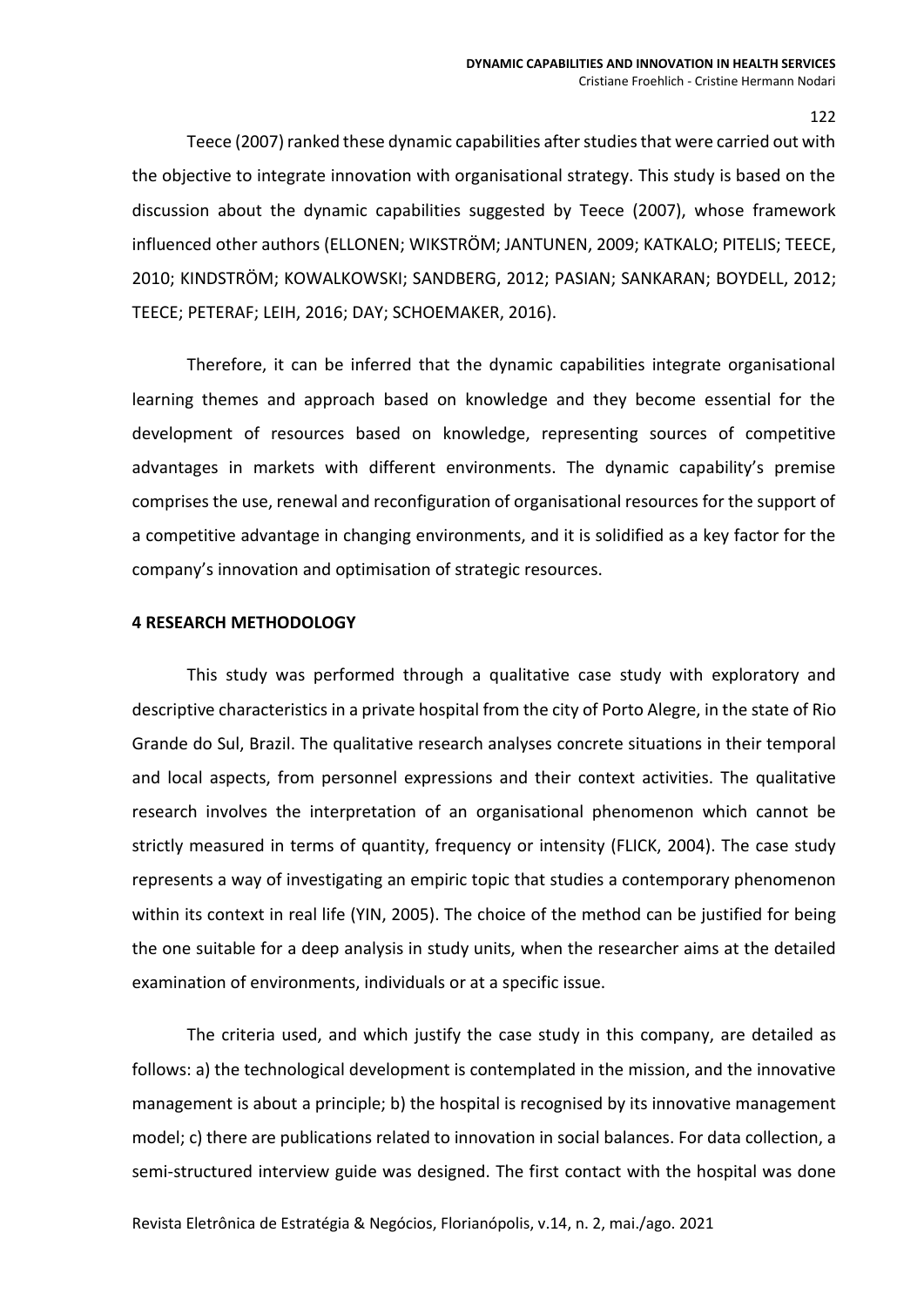with the Personnel Management Director via e-mail. The research's project was submitted to the hospital's ethical committee for approval. The list with the individuals' names for research wasinformed by the hospital's human resources, which pointed out to collaborators who hold knowledge on the research's topic and who work innovatively.

Nine semi-structured interviews were performed in depth, in person, and with the research's individuals. Table 2 presents the interviewees' profiling. All the interviews were recorded with a portable recorder under the interviewees' due consent and, then, transcribed for further analysis. The interviewees were coded I1, I2 and so on in the section which presents the results.

| <b>Position/Role</b>                                                       | Time in<br>Company     | <b>Schooling</b>                                                                                  |  |  |
|----------------------------------------------------------------------------|------------------------|---------------------------------------------------------------------------------------------------|--|--|
| <b>Innovation Project Manager</b>                                          | 1 1/ <sub>2</sub> year | Master's in Strategic Design. Specialist in Marketing. Major<br>in Publicity and Marketing.       |  |  |
| Administrative Technical<br>Consultant                                     | 10 years               | Master's in Production Engineering. Specialist in Project<br>Management. Major in Administration. |  |  |
| <b>Facility Security Coordinator</b>                                       | 4 years                | Master's in Biomedical Engineering. Major in Electrical<br>Engineering.                           |  |  |
| Maintenance Coordinator                                                    | 3 years                | Major in Electrical Engineering.                                                                  |  |  |
| Personnel Management<br>Director                                           | 5 years                | Master's in Production Engineering. Specialist in Finances.<br>Major in Production Engineering.   |  |  |
| <b>Technical Nursing Manager</b>                                           | 20 years               | Master's in Entrepreneurial Management. Major<br>in<br>Nursing.                                   |  |  |
| Private Hospital Health<br>System Supervisor                               | 15 years               | Specialist in Hospital Administration. Major in Accounting.                                       |  |  |
| <b>Medical Practices Director</b>                                          | 10 years               | Master's and Doctor's in Medicine. Major in Medicine.                                             |  |  |
| Technical Assistance of the<br>Institutional Relations'<br>Superintendence | 7 years                | Master's in Sustainable Development. Specialist in Health<br>Management. Major in Philosophy.     |  |  |

|  | Table 2 - Individuals interviewed in the hospital |  |
|--|---------------------------------------------------|--|
|  |                                                   |  |

Source: Elaborated by the authors.

Secondary data were collected from Social Balances with the objective to carry out a data convergence in this sense to show relevant indications for the study (YIN, 2005). The participant observation happened together with the interviews through field visits, which aimed at searching for a better understanding of the activities' dynamics, as well as understanding innovation capability from the dynamic capabilities' theme.

Revista Eletrônica de Estratégia & Negócios, Florianópolis, v.14, n. 2, mai./ago. 2021 It is also worth mentioning that the data collected were triangular in the search for the research's strict preservation. By crossing the distinct sources of collected data, it was possible to integrate the different perspectives that come from the data sources about the topic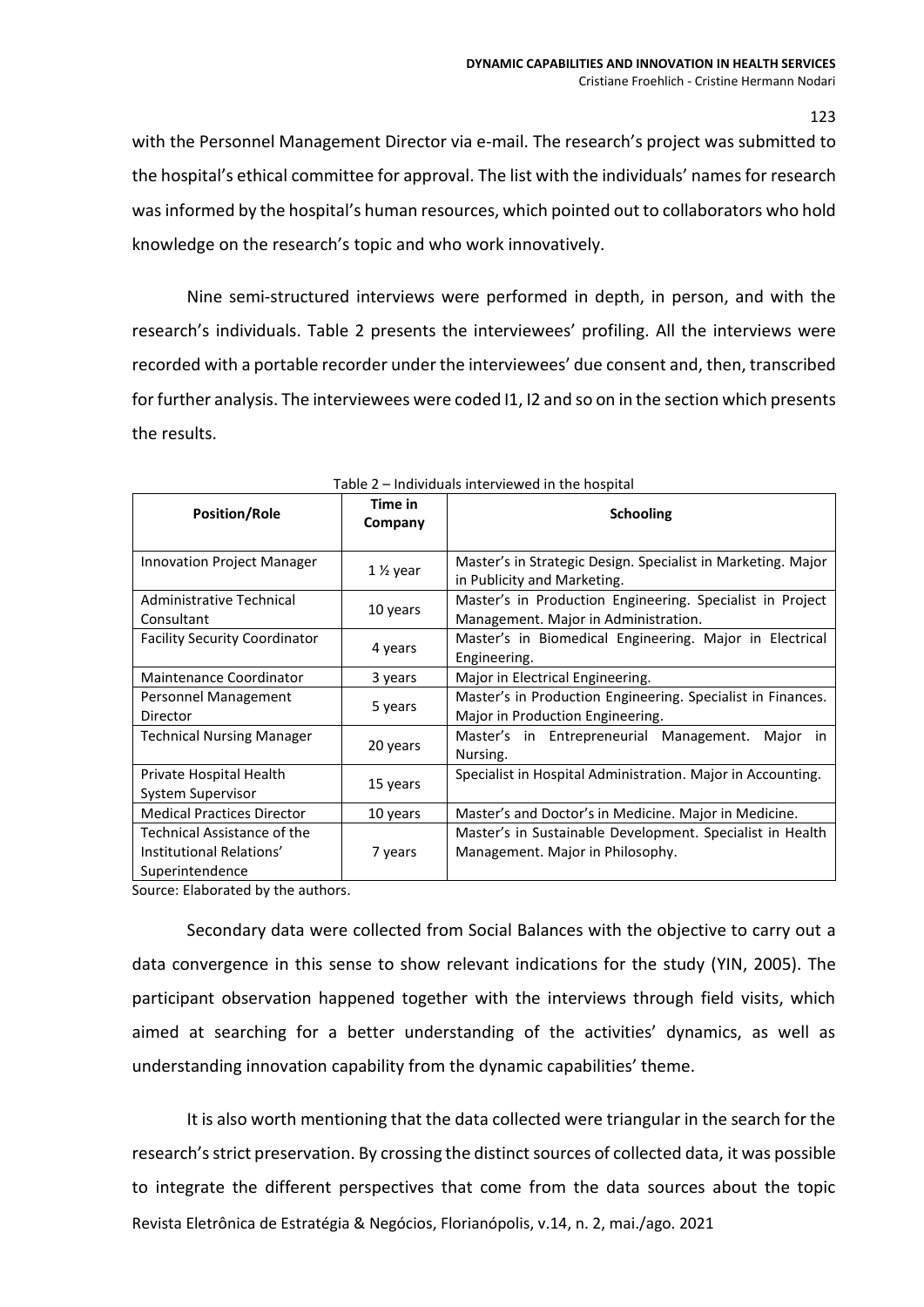researched, so as to provide a higher level of reliability to the research (FLICK, 2004). The following data were triangled: (i) interviews; (ii) documents; and (iii) participant observation. The first level of triangulation was among the interviewees in the search for similar answers. Then, the interview's findings were crossed with the collected documents and the participant observation.

The data that were collected through interviews and documents were analysed by the qualitative analysis content, which, according to Flick (2004), is one of the classical procedures to analyse the textual material. "One of its essential aspects is the employment of categories of theoretical models, which are frequently obtained" (FLICK, 2004, p. 201). The defined category analyses the innovation ability in the light of the dynamic capabilities. The category encompasses the three dynamic capabilities and their respective microfoundations. The three dynamic capabilities are: the ability to identify the environment context (sensing), the ability to seize / incorporate opportunities (seizing), and the ability to manage threats and transformations (reconfiguring), suggested by Teece (2007).

# **5 INNOVATION CAPABILITY IN THE LIGHT OF DYNAMIC CAPABILITIES**

The first dynamic capability analysed refers to the ability to identify the environment context (sensing) and presents the following microfoundations: processes to guide internal works of research and development; processes for partnerships with suppliers in order to complement the organisation's innovations; processes to explore exogenous scientific and technological developments; and processes to identify the sectors in the target market, the clients' needs and the generation of innovations which might interest the clients (TEECE, 2007).

In relation to the processes to guide internal R&D works, it can be stated that the health area doesn't have an R&D department. Interviewee 1 stated that "the research in the hospital is clinical, it is not research and development (R&D) turned to innovation". In order to coordinate the clinical research, a committee of science and technology that meets to discuss health researches was called out. Every year, researches are carried out to identify the trends in epidemiologies. The projects office can be mentioned, for it implemented a methodology for project management and is carrying out researches and calling out meetings

Revista Eletrônica de Estratégia & Negócios, Florianópolis, v.14, n. 2, mai./ago. 2021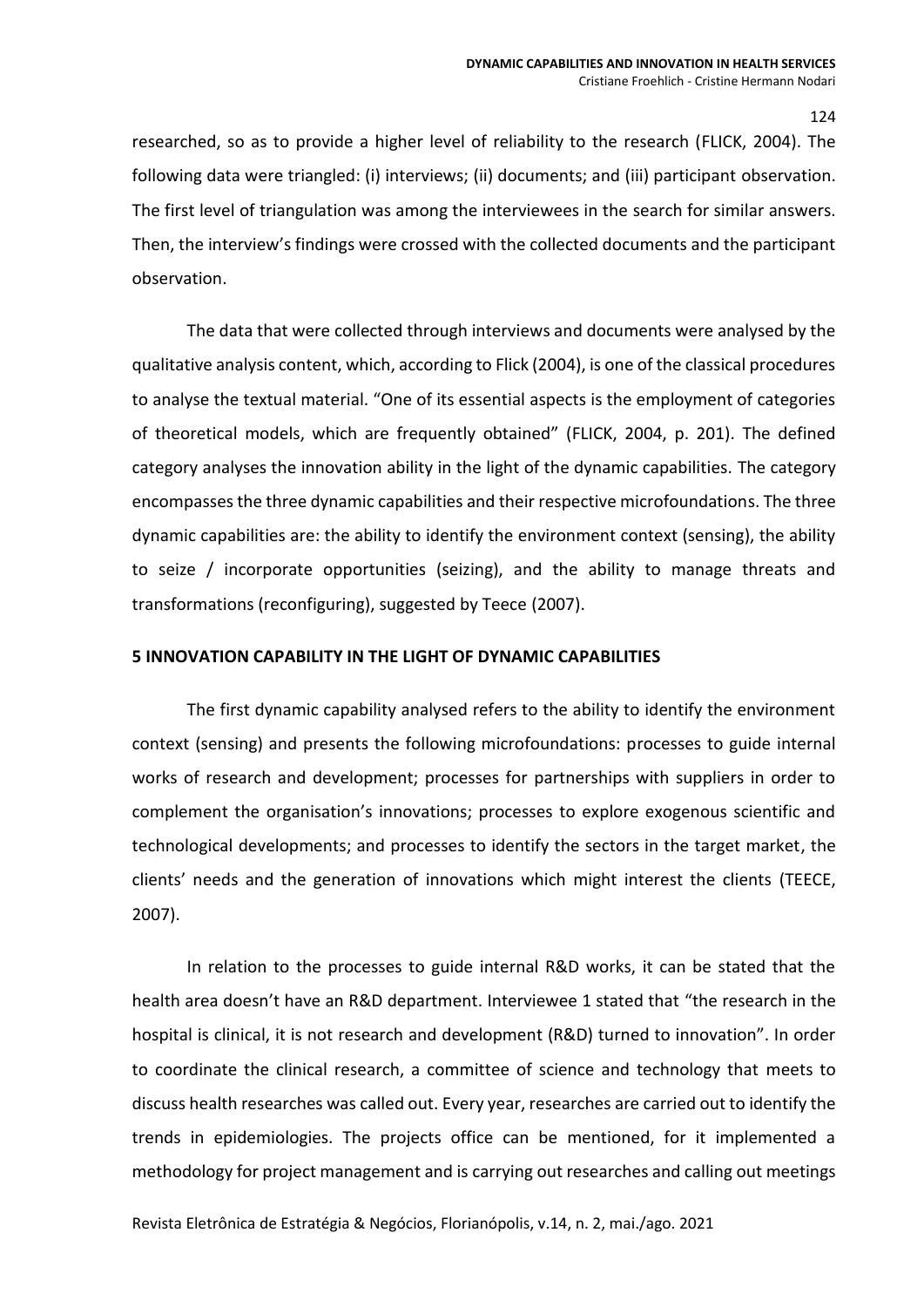to define an innovation methodology which meets the assistance and administrative areas (INTERVIEWEE 8).

This organisational logic for research is founded on its functional department by medical expertise. The hospital is organised into Medical Institutes, in which related medical specialisations are gathered, with an operation based on assistance, teaching and research that are forced to contribute to teaching and research activities for knowledge and assistance certification. As a consequence, each institute has a Research Centre organised to lead the research projects that are revised by a Research Ethics Committee (REC) in the Institution itself. This microfoundation can be adapted to "processes to guide internal works of Science and Technology". The second microfoundation deals with the processes for partnerships with suppliers in order to complement the organisation's innovations. The hospital keeps partnerships with suppliers for the development of technologies. The partnerships are also kept with universities and research laboratories. The development of new technologies is in progress, such as the electronic promptuary. Interviewee 3 stated that "the hospital is in search of partners for the development of this technology".

Moreover, the partnerships with pharmaceutical laboratories are mentioned, especially the one with the hospital's Medical Institutes, which pioneered in the state of Rio Grande do Sul with the development of clinical researches that are inserted in the private hospital organisation. The profile of the clinical studies carried out from 2002 to 2012 pointed out that 90% of the total of 35 studies performed was sponsored by the pharmaceutical industry with a multicentre profile. The Research Centre has been audited twice by international sponsors and searches for excellence by adopting a strict policy of adhesion both to the local rules and to the international standards, applicable to the clinical research's conduct. Besides, it works on the handling of research projects for the oncology and hematology areas, but, since 2012, it has developed research projects in the rheumatology area, expanding its work scope and market trend. The centre has a structure of processes through Standard Operational Procedures that are specific for the procedures developed by clinical research.

Revista Eletrônica de Estratégia & Negócios, Florianópolis, v.14, n. 2, mai./ago. 2021 The search for partnerships with suppliers is turned to the development and acquisition of machinery with cutting-edge technology, that is, the hospital identifies the need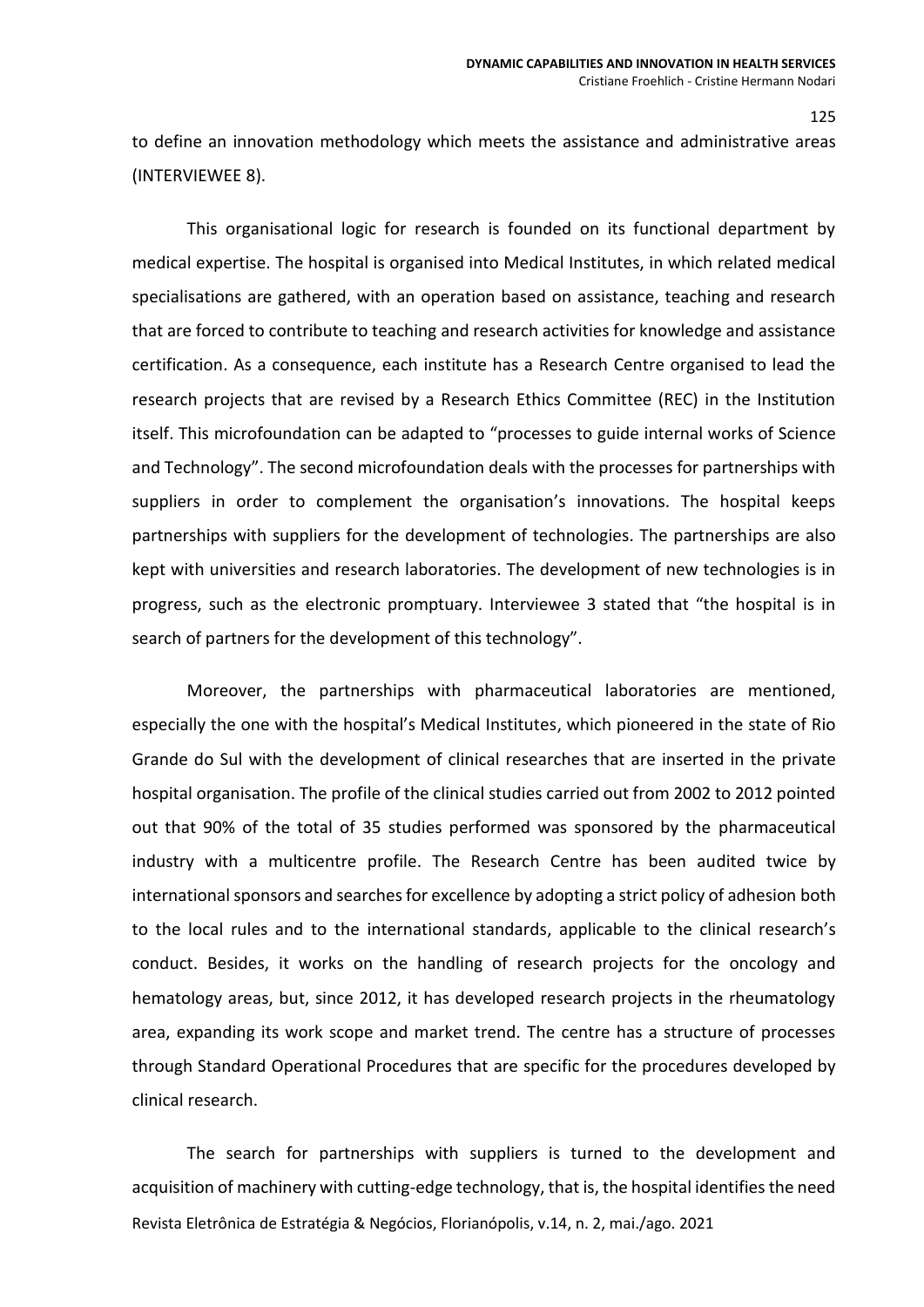and searches for suppliers who may develop machines and therapies. Partnerships are not only kept with suppliers in order to generate innovations, but also with universities and companies.

The third microfoundation concerns the processes to explore exogenous scientific and technological developments. For such, either the doctors take part of national and international fairs and congresses or the suppliers present the technologies to the hospital. Interviewee 2 stated that "the doctors who are in charge of the institutes are part of the councils of medical specialties and have access to advanced information and knowledge in their areas of work". Moreover, the hospital has a Corporate University whose work is based on the creation, management, dissemination and perpetuation of knowledge by offering services such as trainings, consultancies, post-graduation and extension programs (in partnerships with teaching institutions), medical residence, clinical research and scientific events.

The last microfoundation on the ability to identify the environment context concerns the processes to identify the target market sectors, the clients' needs and the generation of innovations that might interest the clients. In order to identify the target market sectors and the clients' needs, the hospital conducts an analysis of scenarios coordinated by the managers group, and researches of epidemiologies and health that are coordinated by the committee of science and technology and by the medical groups (INTERVIEWEE 7). Then, the hospital analyses which machinery is necessary to meet this demand. According to interviewee 1, "the hospital has a leadership in some areas of medical knowledge, like oncology, for example. This is because it has technologies to serve this area of knowledge that other hospitals don't have". The analysis of these microfoundations showed that this dynamic capability is related to the acquisition of machinery to offer new services to the clients or to improve the existing ones.

Revista Eletrônica de Estratégia & Negócios, Florianópolis, v.14, n. 2, mai./ago. 2021 Subsequently, there is the reflection upon the second dynamic capability suggested by Teece (2007), named the capability to seize / incorporate opportunities (seizing), which refers to the guidance of the opportunities identified for the development of new products, processes, services and business models through the creation of organisational structures and the development of routines. Teece (2007) presents four microfoundations that encompass this capability, which are solutions for clients and the business model, selection of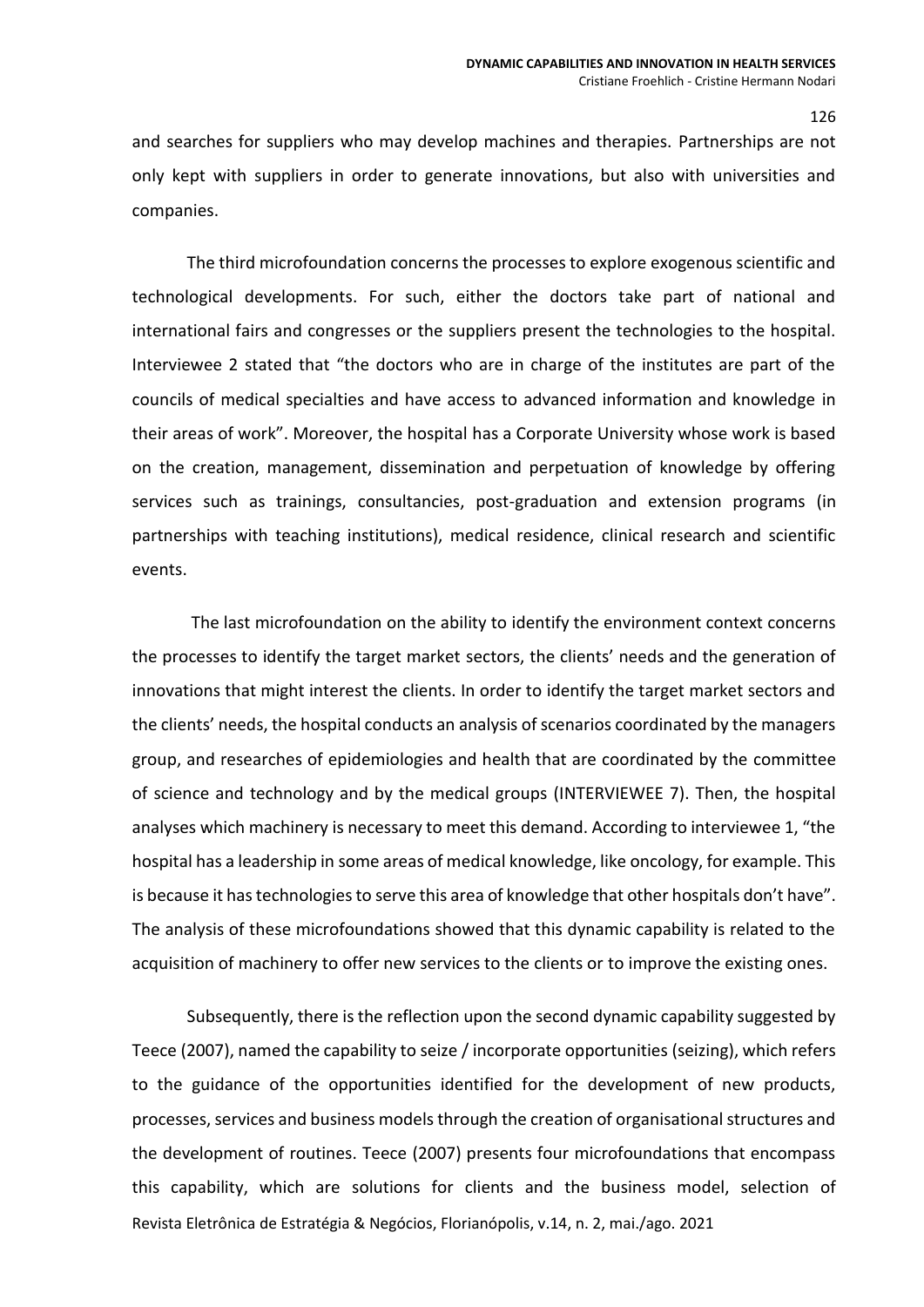organisational borders, routines for selecting decision-taking protocols, and routines to build loyalty and commitment, explained below.

The first microfoundation concerns the clients' solutions and the business model. From the data, it was possible to see that the needs of medical and management attraction and retention demanded two organisational innovations in the management's structure and model (INTERVIEWEE 1). This way, these innovations are associated to the needs demanded by the environment instead of the opportunities identified in it.

The innovation in organisational structure, which concerns the health institutes' organisation, favoured the matrix management for the improvement of services. For example, the hospital's structure offers several services to the institutes, such as diagnosis, hospitalisation, surgery ward, intensive care centre and intensive care unit, besides administrative support. For interviewee 8, "[…] this is an innovative model; the institutes relate to the organisational structure by using the services offered by the institution. Management is matricial and not pyramidal. This structure attracts doctors, which is a strategic resource and brings the patient into the hospital".

Innovation in the management model concerns the constitution of a hospital chain, for the hospitals and the remaining facilities mutually contribute to offering better assistance services to their users. This chain includes government partnerships. "In the hospital area, this model of chain management is not common; it can be stated that it is an innovation in the management model" (I4).

As an example of the opportunity identified, the Hospital Corporate University, introduced in 2004, can be mentioned. "[…] it was the first one in Brazil in the health area" (INTERVIEWEE 5). In 2010, the University became a self-sustainable business unit. Partnered with an institution of higher education, the Higher School of Health opened up in December 2010, offering programs of graduation, specialisation and professional master's degree (INTERVIEWEE 5). Moreover, it is also responsible for the programs of internal training and classes that are open to the market. "There was a transition in the Corporate University that only met the internal needs of training and development for the Higher School of Health which, besides meeting the internal needs, expands its operation into the market". The second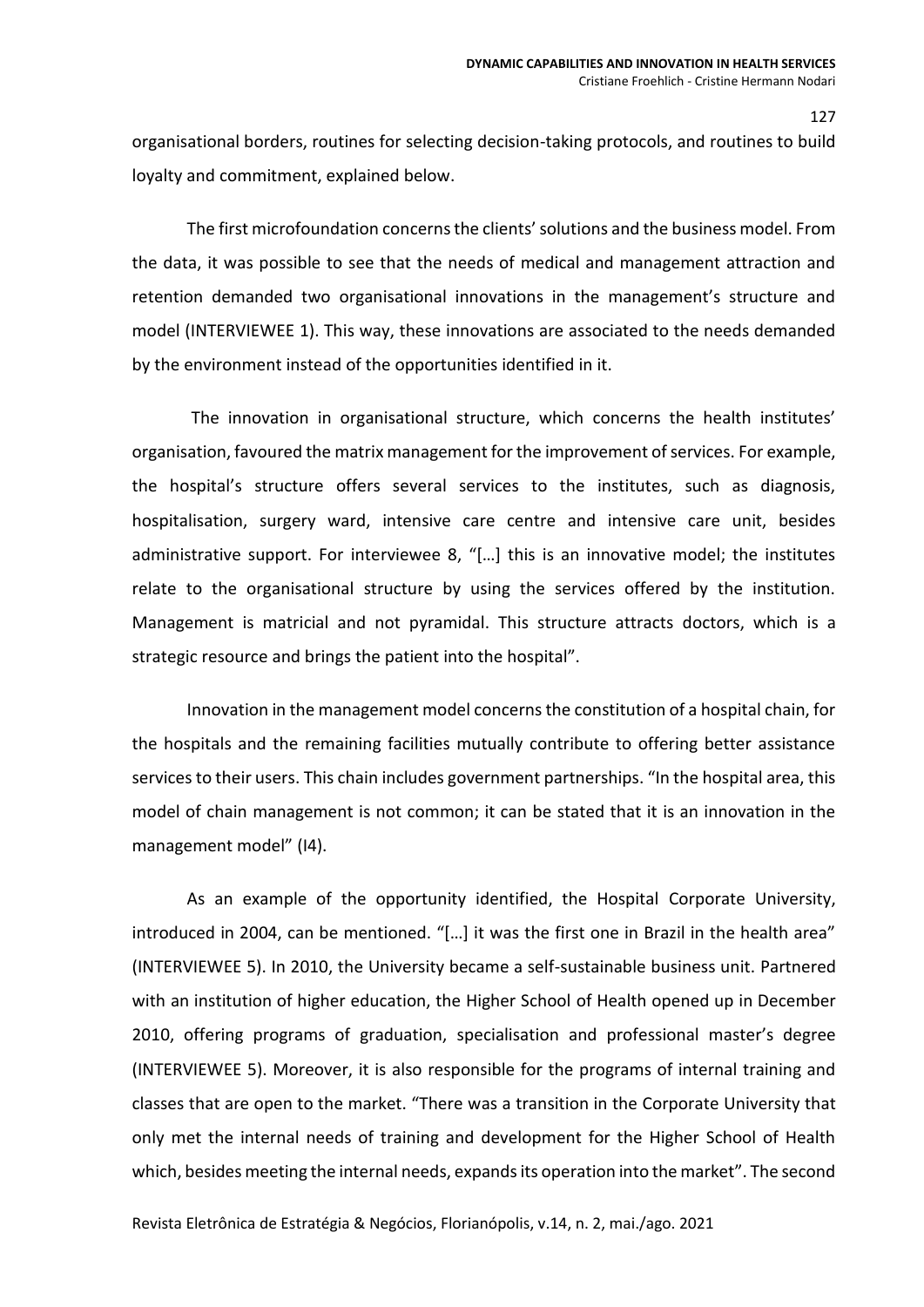microfoundation concerns the selection of organisational borders, which is evident due to government partnership, which is managed by the directors for public management. Also, partnerships with universities and research laboratories managed by the science and technology committee and by the projects office, which promote the organisation's learning processes (SOCIAL BALANCE, 2017).

The third microfoundation concerns the routines for selecting the decision-taking protocols. These routines are meetings for assessing the feasibility of acquiring new technologies along with the administrative area (economic feasibility), and the assistance area (safety feasibility and assistance quality), according to statement by Interviewee 3. The investments in technologies are measured through the return on investment indicators (ROI), which analyses how long it takes to be paid off and the generation of more or less qualified revenues, and through the analysis of the security matrix indicators, which check the service quality and the assistance security for risk prevention (INTERVIEWEE 6).

The matrix management was appointed by the interviewees as a facilitator in the taking of decision. They were organised into groups for the specialisations which covered representatives of all the hospital units. This step enabled the flow of information and the taking of decision. It should be mentioned that, in order to take decisions, the certifications of the National Accreditation Organisation (NAO) and of the Joint Commission International (JCI) are taken into account as a methodology for assistance security (INTERNAL JOURNAL, 2017).

The fourth microfoundation concerns the routines to build loyalty and commitment. As for this microfoundation, Interviewee 9 emphasises that "the social balance is disclosed and the strategies and results are displayed annually to all the employees".

In order to help the development of innovations in progress, approximately 10 groups of fixed improvements that have performed since 2003 in the assistance area were created. These groups are composed of multidisciplinary teams, such as nurses, nutritionists, doctors, etc., who search for the best practices and discuss incremental innovations which may improve the processes in this sense to guarantee excellence services to the clients. The meetings are held weekly or fortnightly to discuss actions, indicators, planning, strategies and needs for trainings (SOCIAL BALANCE, 2017).

Revista Eletrônica de Estratégia & Negócios, Florianópolis, v.14, n. 2, mai./ago. 2021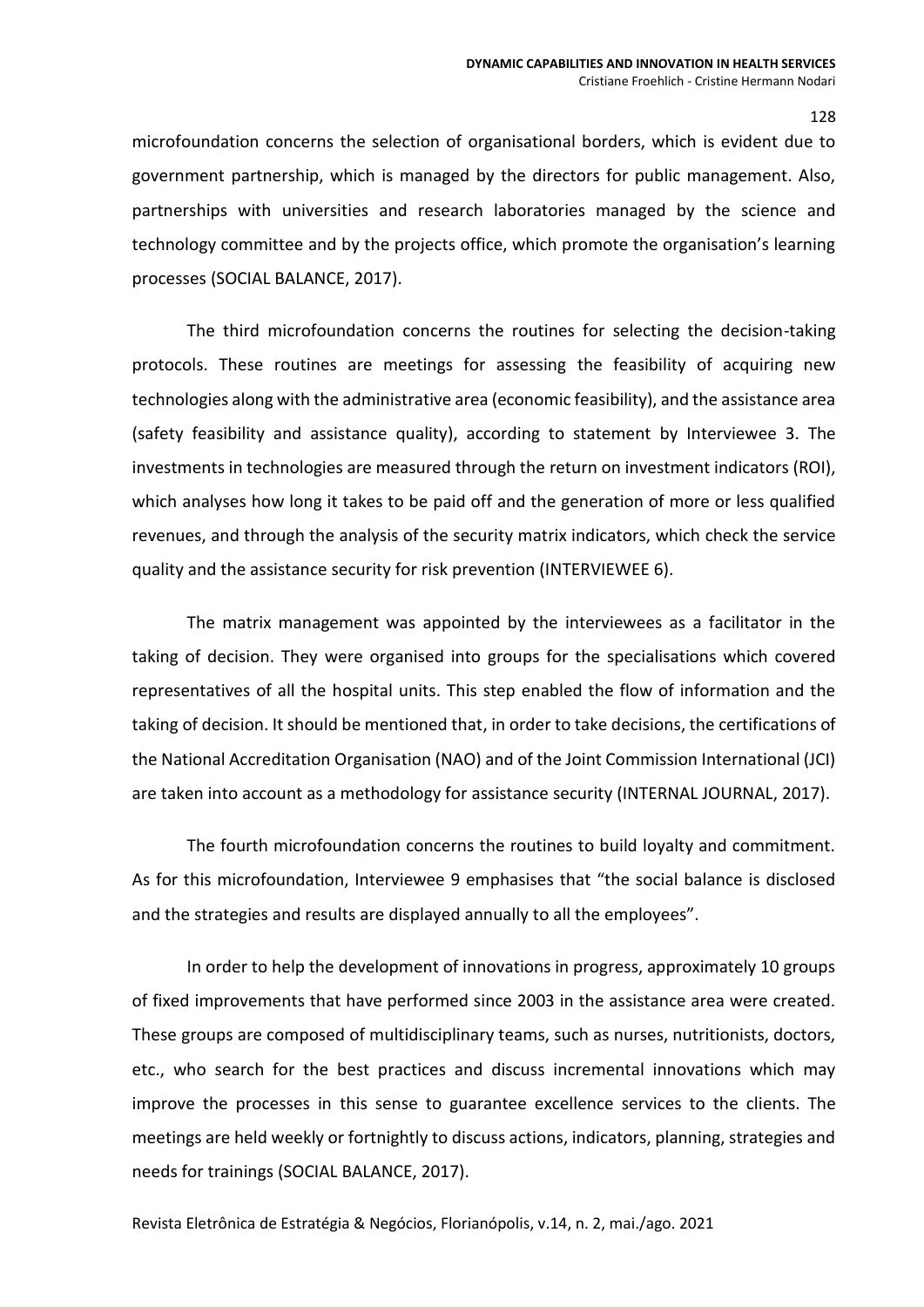As for the administrative area, there is no formalised process for the promotion of innovation that encourages people's commitment. The incremental innovations in processes happen from the employees' ideas and they are shared with their superiors, who evaluate and decide on implementation. "The processes for innovation generation in the administrative area are informal, and there is a harder strictness in the assistance area that is followed by the science and technology committee in order to avoid risks to patients' safety" (INTERVIEWEE 8).

The last dynamic capability pointed by Teece (2007) concerns the management of threats and transformations (reconfiguring). It is composed of the following microfoundations: decentralisation and decomposition, co-specialisation, administration and knowledge management. The first microfoundation, decentralisation and decomposition, can be associated to the matrix management that favours the taking of decision, to the constitution of the science and technology committee and the projects office, and to the management of institutes as business units.

The second microfoundation concerns co-specialisation. Since hospital innovation is more evident in the acquisition of technologies, it can be stated that this is easily copied. Cospecialisation can be related to knowing the human resources that are responsible for the unsystematic practices in innovation in the case studied.

The third and last microfoundation deals with administration and knowledge management. The technical knowledge prevails in the hospital, according to Interviewee 9, and it is centred by knowledge areas in the assistance area. In other words, each institute and their respective specialisation manage the knowledge that is necessary for the practice of medicine.

Thus, it is clear that the process of idea generation in the hospital is not formalised, that is, there are no structured mechanisms of idea generation encouragement. However, all the interviewees in the operational level emphasised that the hospital encourages the creation of ideas, even if this process is not formalised or structured.

Revista Eletrônica de Estratégia & Negócios, Florianópolis, v.14, n. 2, mai./ago. 2021 As for the organisation promoting or encouraging an environment of tension for the collaborators to seek new ways of thinking, this has not been identified. The approach used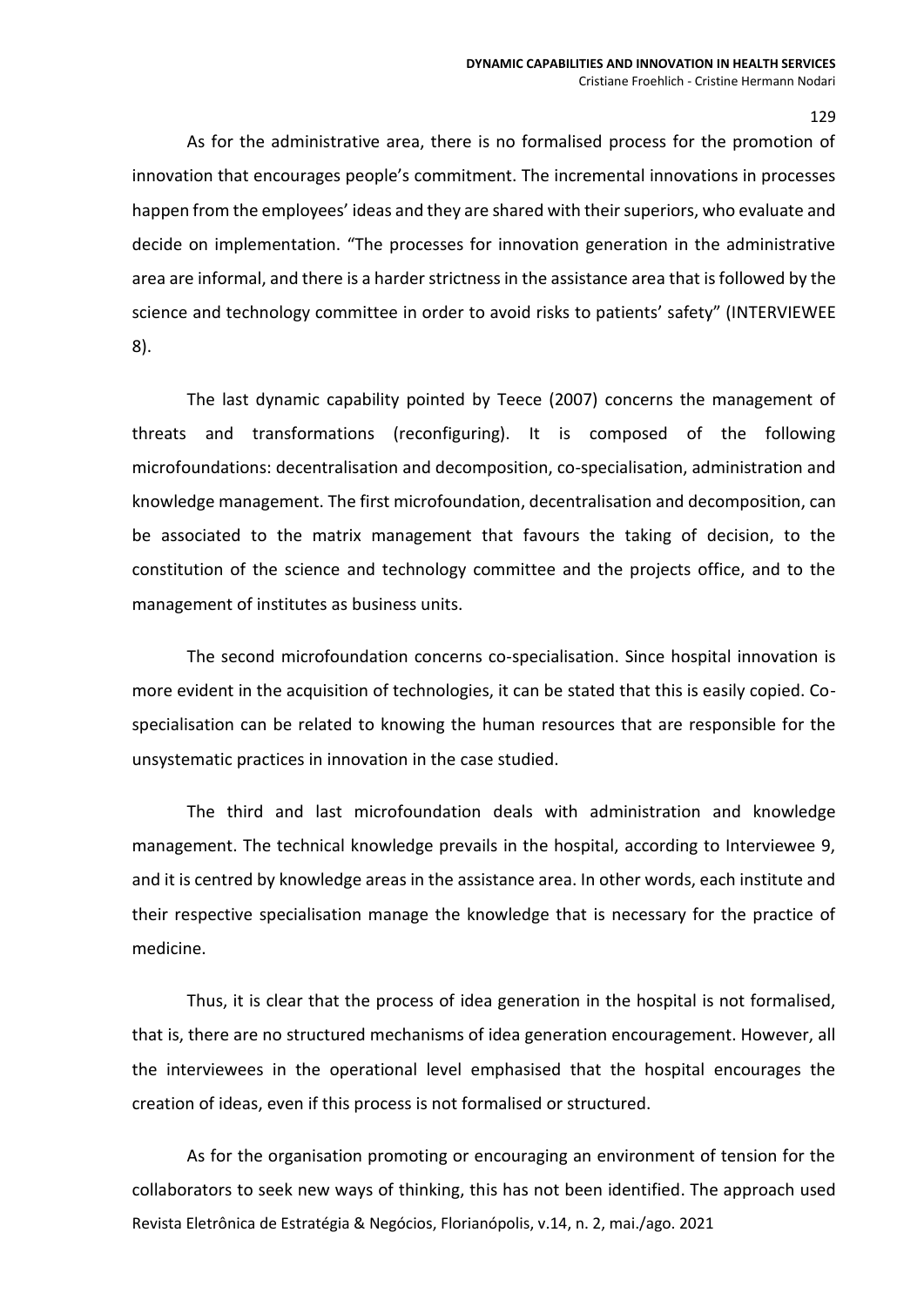among the areas researched was the demand of information that is not part of the operational daily life. This information was requested by peers, doctors and managers, and makes them interact with the external environment in the search for answers to their questions.

All the interviewees were unanimous to state that the hospital doesn't use any tool that may label and facilitate the access to information in order to face the challenges in the hospital environment in a safer way. The hospital holds specialisation meetings that are already structured, and lots of knowledge is generated within the organisation. However, there isn't any tool which may systematise and provide this knowledge, the ideas generated, and the solutions to the problems found for a specific area. This available knowledge could help solve the problems in other areas. From mapping the practices' innovation related to the microfoundations, it can be stated that the three dynamic capabilities suggested by Teece (2007) are in progress in the hospital through the construction and consolidation of routines and managerial and organisational processes.

Thus, by observing the perspective that is decentralised by the functional department, the logic of knowledge articulation and identification reflects on the managerial decisions in each place. This local perspective of learning and performance construction in the solution of problems helps the innovation capability of each institute by maximising the development process (REICHERT; CAMBOIM; ZAWISLAK, 2015; EASTERBY-SMITH; LYLES; PETERAF*,* 2009, PASIAN; SANKARAN; BOYDELL, 2012, KINDSTRÖM; KOWALKOWSKI; SANDBERG, 2012).

The organisational and routine processes, in partnerships with institutions, maximise the articulation and incorporation of new scientific knowledge, besides the efficient use of essential technologies for the innovation capability, by involving the combination and learning capabilities and the knowledge absorption capability that are present in the dynamic capabilities' approach (FORÉS; CAMISÓN, 2011; VIVAS-LÓPEZ, 2013; REICHERT; CAMBOIM; ZAWISLAK, 2015).

Moreover, according to Fóres and Comisón (2011) the companies must recognise that, together with the development of the absorption capability, internal organisational learning improves the innovation capability by requesting a strong integration of internal systems and external capabilities of learning within the dynamic capabilities' perspective.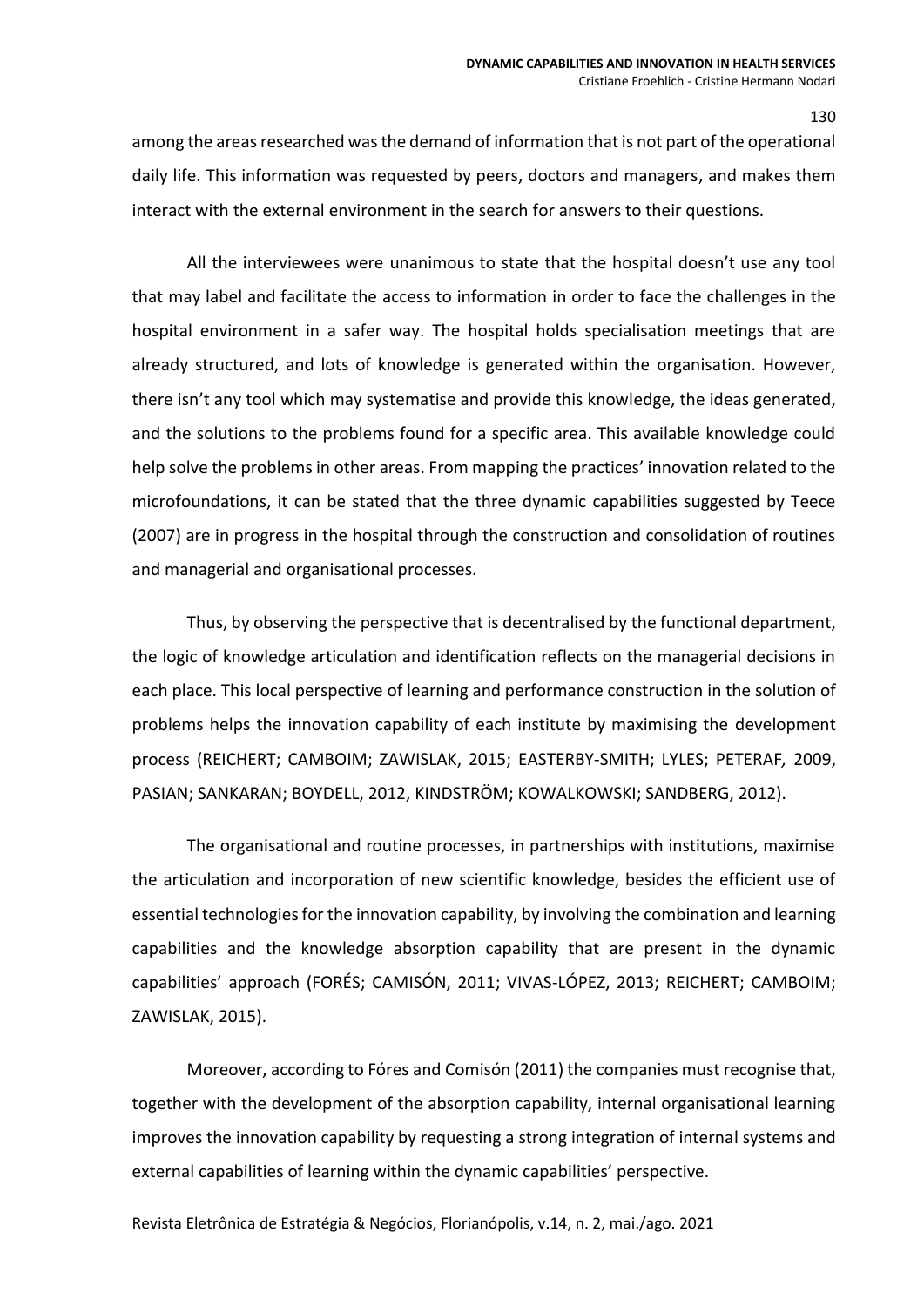Therefore, it is possible to see in the dynamic capabilities' path the use, renewal and reconfiguration of organisational resources for the support of a competitive advantage by supplying the basis with the capability analysis of innovation that is represented by institutional changes. According to Easterby-Smith, Lyles and Peteraf (2009), the dynamic capabilities represent the ability to perform changes by keeping them unseen until they are practised and explored to their fullest.

Helfat et al. (2007, p. 4) define dynamic capabilities as "an organisation's purposeful ability to create, expand or change its resource basis". Upon considering the academic debates about the dynamic capabilities' nature and even effects and consequences (ARAÚJO; PEDRON; BITENCOURT, 2018), this research showed the possibility of innovation capabilities' theme integration in the light of the dynamic capabilities. As suggested by Teece (2007), even though an aligned systematisation of all the microfoundations has not been identified with this case study, it is possible to see a logical reasoning path in the practices, routines and mobilisation of tangible and intangible resources in the organisation that lead to the achievement, maintenance and development of competitive advantages in a dynamic environment such as health, thus contributing to the discussion of the topics (ALI; PETERS; LETTICE, 2012).

### **6 FINAL CONSIDERATIONS**

This study tried to answer the following question: Can innovation capability in health services be developed through the dynamic capabilities' microfoundations? The objective of this research was to understand the innovation capabilities in health services in the light of the dynamic capabilities' microfoundations. The study adopted the framework by Teece (2007), which presents three dynamic capabilities that help with the development of the innovation capability: (a) the ability to identify the environment context (sensing); (b) the ability to seize / incorporate opportunities (seizing); and (c) the ability to manage threats and transformations (reconfiguring).

Concerning the hospital, it can be stated that the three dynamic capabilities suggested by Teece (2007) are in progress, since it was possible to associate routines and innovation processes to the microfoundations proposed. The comprehension of the routines and of the processes through microfoundations facilitates the visualisation and the understanding of the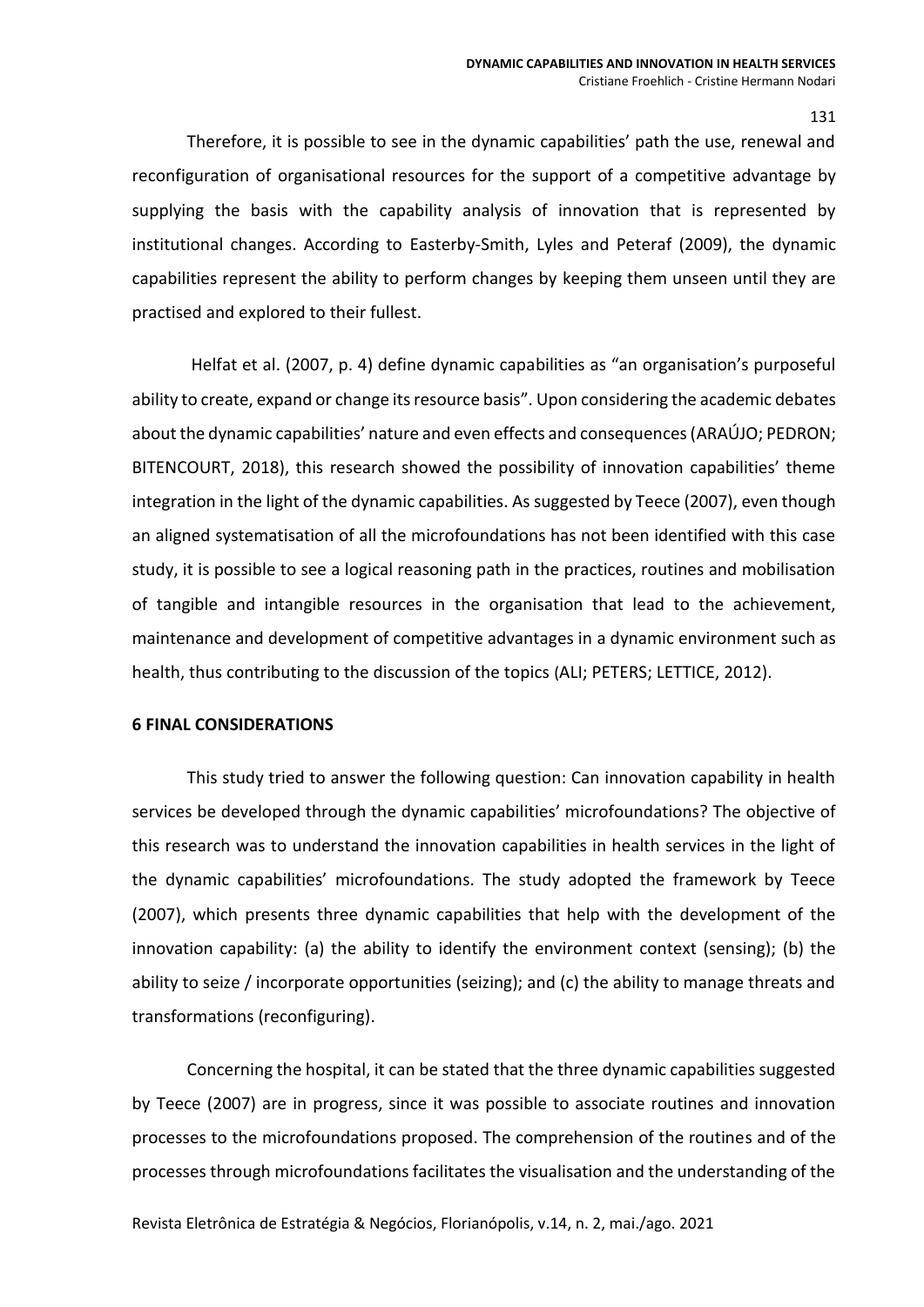dynamic capabilities named sensing, seizing and reconfiguring in health contexts. Investments for acquiring cutting-edge technology machinery to improve clients' services can be checked and this is, in fact, an existing practice in the hospital that meets the needs and presents managerial and organisational processes. This way, innovation is strongly related to the acquisition of technologies according to researches carried out by the Science and Technology Committee. The systematised innovations concentrate on the assistance area and focus on the acquisition of cutting-edge technologies, which trigger innovation practices in processes and improve or generate new services.

This study's contributions are related to (1) the presentation of routines and processes that are associated to the microfoundations of each dynamic capability with the objective to show how to operationalise them, (2) the microfoundation "processes to guide internal works of R&D" (sensing) can be adapted to "processes to guide internal works of Science and Technology" for the context of health services, (3) health services are highly volatile and dynamic, and, due to the alterations in therapeutical routines, the inclusion of technologies benefits from the analysis under the dynamic capabilities' view, since this approach favours the identification of intensive knowledge (common in these environments) as a resource of opportunity identification, and it is organised effectively and efficiently in order to capture them for the competitive advantage.

As a managerial contribution, here is a suggestion for the improvement of the organisational routines and processes related to the microfoundation "routines to build loyalty and commitment", from the dynamic capability seizing. The hospital's administrative area doesn't have a formalised process for promoting innovation which encourages people's commitment to innovate. The microfoundation "administration and knowledge management" from the dynamic capability reconfiguring must also be improved in the administrative area, for there were no routines for knowledge management in this context, only in the assistance area.

Revista Eletrônica de Estratégia & Negócios, Florianópolis, v.14, n. 2, mai./ago. 2021 Finally, this study presents some limitations, highlighted as follows. This study cannot be taken generally, for it concerns a single-case study based on the perception of the employees themselves. However, this limitation reflects the possibility of expansion of different areas of health context analysis, from different levels of complexity, such as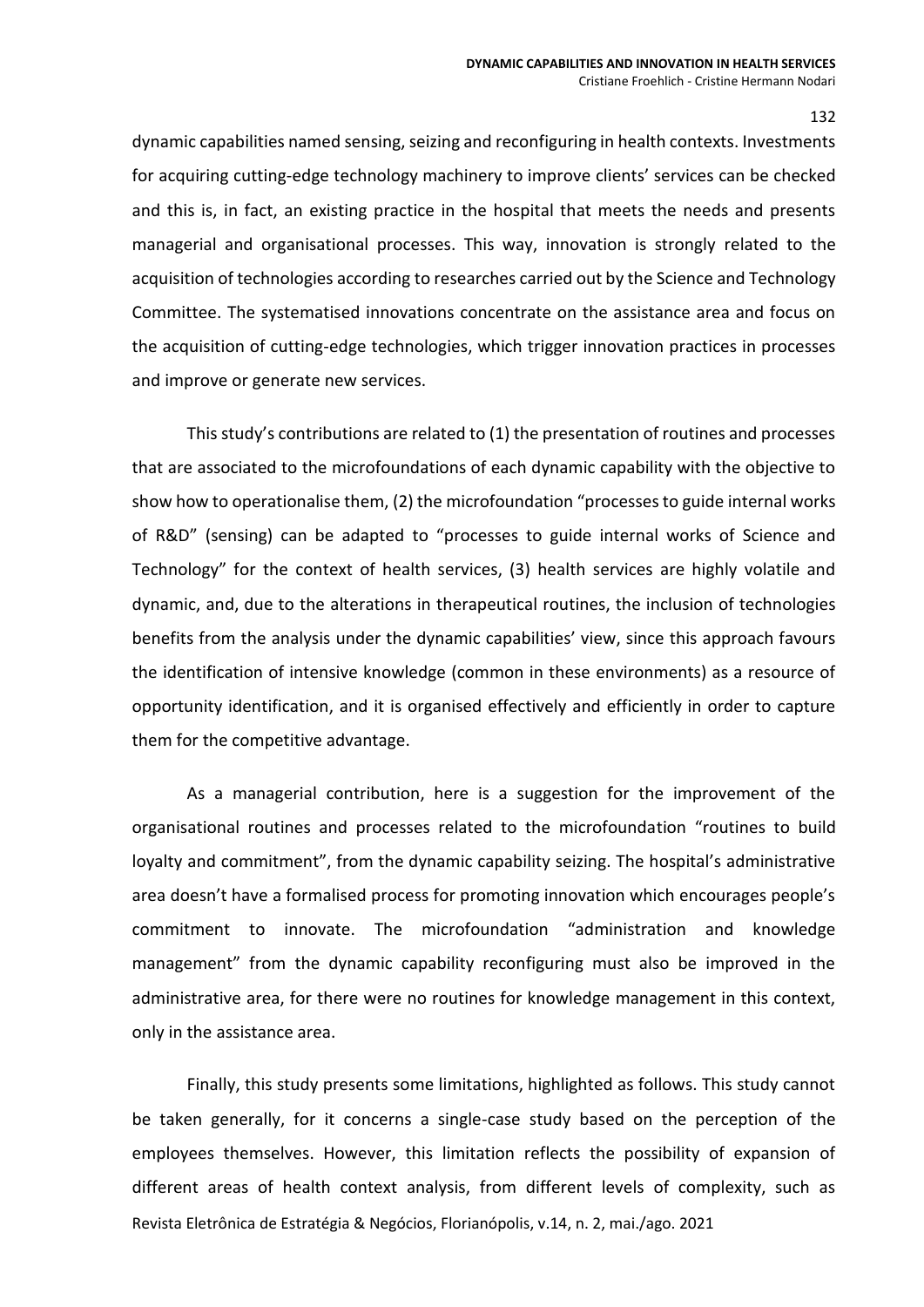hospitals, service stations and home assistance (tertiary level). Moreover, as a suggestion for future studies, here is a recommendation for analysing the dynamic capabilities' microfoundations in other industrial areas of service incorporation, in a portfolio operation in order to check the contributions for the development of the innovation capability.

### **REFERENCES**

ALI, S.; PETERS, L. D.; LETTICE, F. An organizational learning perspective on conceptualizing dynamic and substantive capabilities. **Journal of Strategic Marketing**, v.20, n.7, p. 589-607, 2012.

ARAÚJO, C. C. S.; PEDRON, C. D.; BITENCOURT, C. C. Identifying and assessing the scales of dynamic capabilities: a systematic literature review. **Revista de Gestão**, v.25, n.4, p. 390-412, 2018.

AREND, R. J.; BROMILEY, P. Assessing the dynamic capabilities view: spare change, everyone? **Strategic Organization**, v.7, n.1, p. 75-90, 2009.

AUGIER, M.; TEECE, D. J. Strategy as evolution with design: the foundations of dynamic capabilities and the role of managers in the economic system. **Organization Studies**, v.29, n.1, p. 1187-1208, 2008.

BALAN, P.; LINDSAY, N. Developing innovation capability measures for the services sector: an exploratory study. **Anais Regional frontiers of entrepreneurship research**, Brisbane, Austrália, 2007.

BELL, M. **Innovation capabilities and directions of development**. Brighton: SETPS Centre, 2009.

DAY, G. S.; SCHOEMAKER, P. Adapting to fast: changing markets and technologies. **California Management Review**, v.58, n.4, p. 59-77, 2016.

DODGSON, M.; GANN, D.; SALTER, A. **The management of technological innovation:** strategy and practice. 2. ed. New York: Oxford, 2008.

EASTERBY-SMITH, M. A.; LYLES, M. A.; PETERAF, L. M. Dynamic Capabilities: Current Debates and Future Directions British. **Journal of Management**, v.20, n. 1, p. 1-8, 2009.

EISENHARDT, K. M.; MARTIN, J. A. Dynamic Capabilities: what are they? **Strategic Management Journal,** v.21, n. 1, p.1105-1121, 2000.

ELLONEN, H-K.; WIKSTRÖM, P.; JANTUNEN, A. Linking dynamic-capability portfolios and innovation outcomes. **Technovation**, v.29, n.11, p. 753-762, 2009.

FLICK, U. **Uma introdução à pesquisa qualitativa**. 2. ed. Porto Alegre: Bookman, 2004.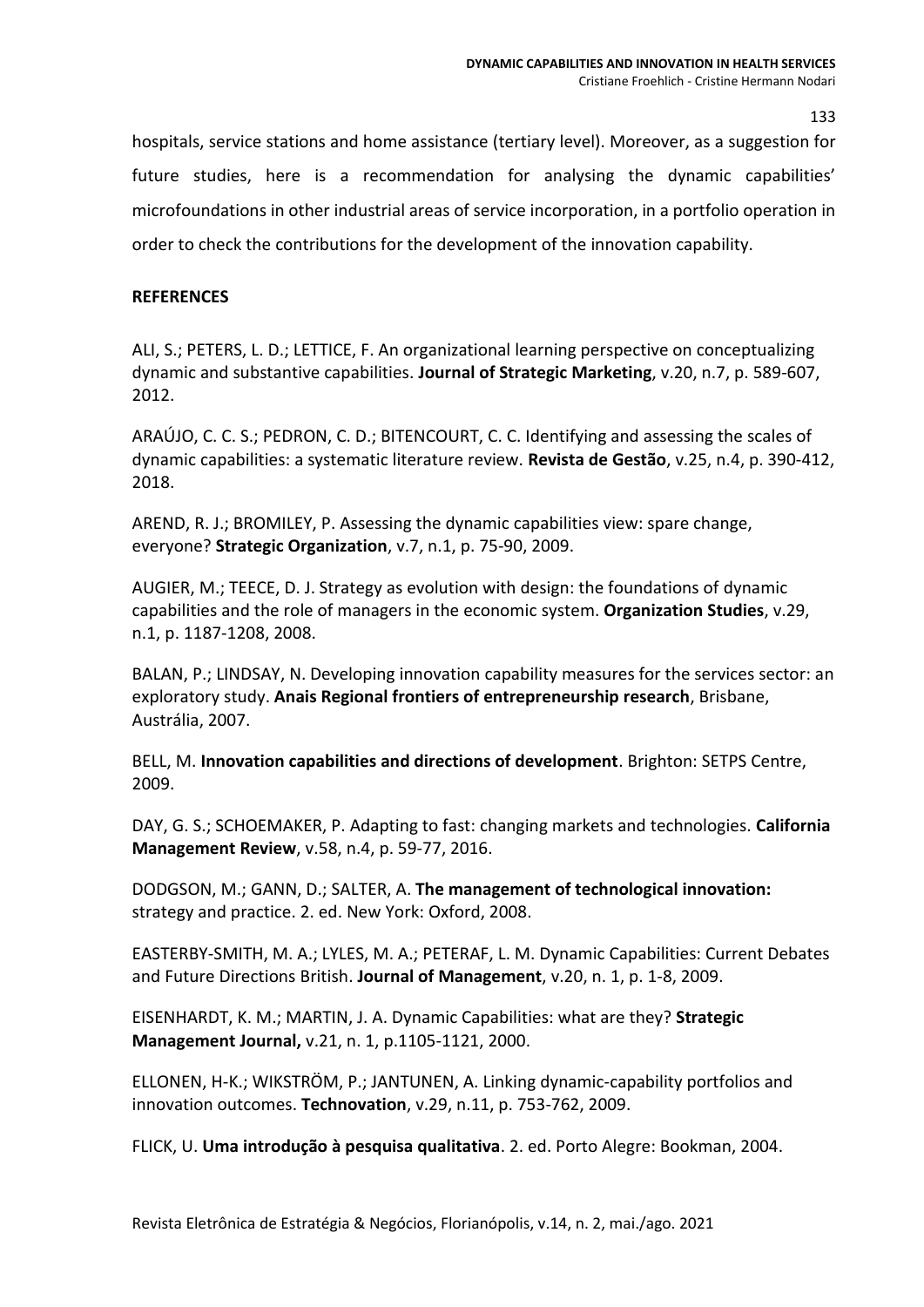FORÉS B.; CAMISÓN C. The complementary effect of internal learning capacity and absorptive capacity on performance: the mediating role of innovation capacity. **Int. J. Technology Management**, v.55, n. ½, 2011.

GÜTTEL, W. H.; KONLECHNER, S. W.; MÜLLER, B. The boundaries of rule-breaking: dynamic capabilities and organizational defense. In: **27 EGOS Colloquium**, July 7-9, 2011.

HELFAT, C.; FINKELSTEIN, S.; MITCHELLI, W.; PETERAF, M. A.; SINGH, H.; TEECE, D. J.; WINTER, S. G. **Dynamic Capabilities:** understanding strategic change in organizations. Oxford: Blackwell Publishing, 2007.

KATKALO, V. S.; PITELISS, C. N.; TEECE, D. J. Introduction: on the nature and scope of dynamic capabilities. **Industrial and Corporate Change**, v.19, n.4, p.1175-1186, 2010.

KATZ, J. **Importación de tecnología, aprendizaje y industrialización dependiente**. México: Fondo de Cultura Económica, 1976.

KINDSTRÖM, D.; KOWALKOWSKI, C.; SANDBERG, E. Enabling service innovation: a dynamic capabilities approach. **Journal of Business Research**, v.66, n.8, p. 1063-1073, 2012.

LAWSON, B.; SAMSON, D. Developing innovation capability in organizations: a dynamic capabilities approach. **International Journal of Innovation Management**, v.5, n.3, p. 377- 400, 2001.

LIAO, S-H.; FEI, W-C.; CHEN, C-C. Knowledge sharing, absorptive capacity and innovation capability: an empirical study of Taiwan's knowledge-intensive industries, **Journal of Information Science**, v.20, p.1-20, 2007.

MCKELVIE, A.; DAVIDSON, P. From resource base to dynamic capabilities: an Investigation of new firms. **British Journal of Management**, v.20, p. 63-80, 2009.

MOSAKOWSKI, E.; MCKELVEY, B. Predicting rent generation in competence-based competition. In: HEENE, A.; SANCHEZ, R. **Competence-based Strategic Management.** Chichester: Wiley, p. 65-85, 1997.

NEELY, A. D.; HII, H. H. **The innovative capacity of firms.** Report commissioned by the Government Office for the East of England, 1999.

PASIAN, B.; SANKARAN, S.; BOYDELL, S. Project management maturity: a critical analysis of existing and emergent factors. **International Journal of Managing Projects in Business**, v.5, n.1, p.146-157, 2012.

PRIEM, R. L.; BUTLER, J. E. Is the resource-based view a useful perspective for strategic management research? **Academy of Management Review**, p.26, v.1, p. 22-40, 2001.

REICHERT, F. M.; CAMBOIM, G. F.; ZAWISLAK, P. A. Capacidades e trajetórias de inovação de empresas brasileiras. **RAM. Revista de Administração Mackenzie**, v.16, n.5, p. 161-194, 2015.

SOCIAL BALANCE. **Institucional data**. Porto Alegre, 2017.

Revista Eletrônica de Estratégia & Negócios, Florianópolis, v.14, n. 2, mai./ago. 2021